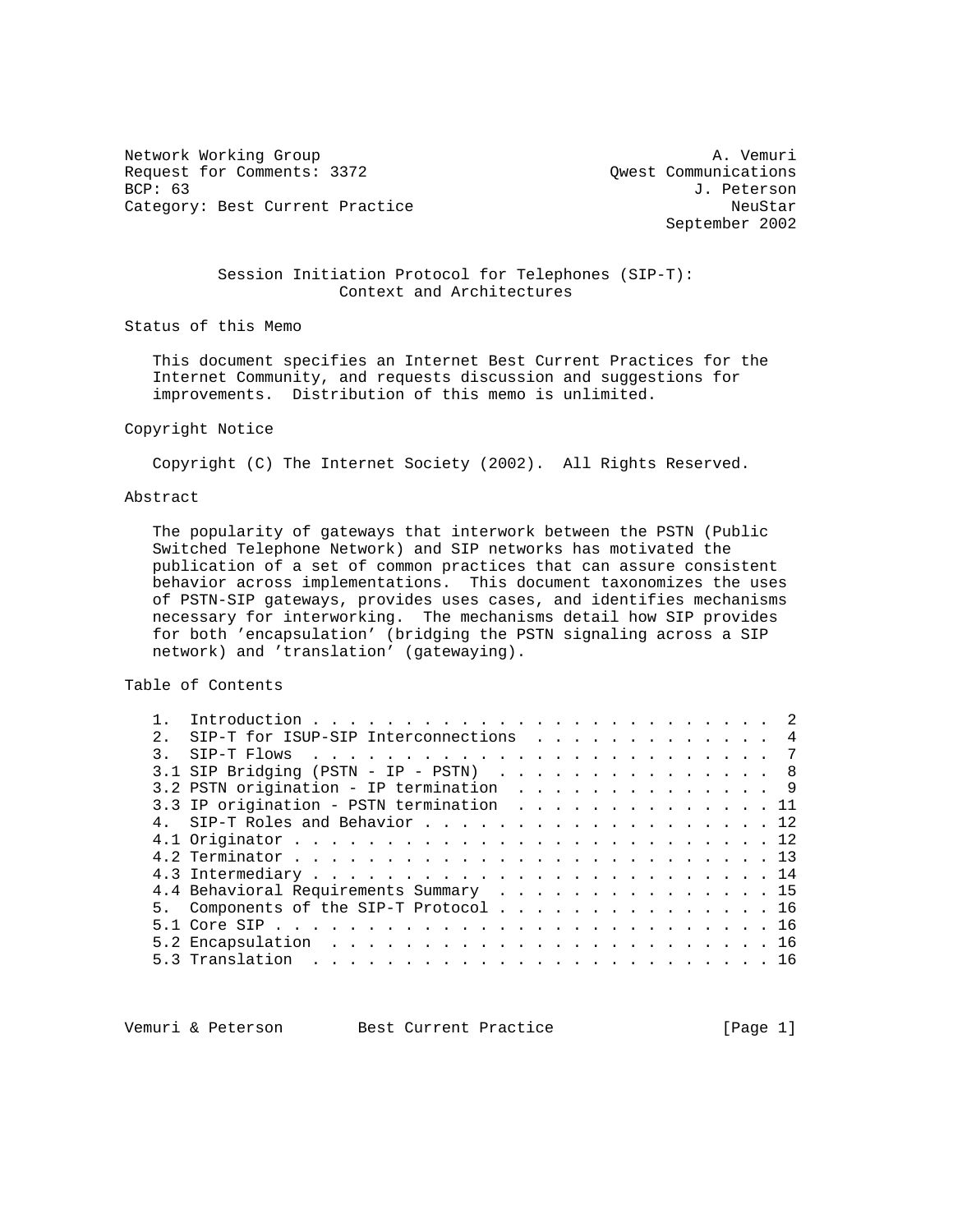|    | 5.4 Support for mid-call signaling 17 |  |
|----|---------------------------------------|--|
|    | 6. SIP Content Negotiation 17         |  |
|    | 7. Security Considerations 19         |  |
|    |                                       |  |
|    |                                       |  |
|    |                                       |  |
| A. |                                       |  |
|    |                                       |  |
|    |                                       |  |
|    |                                       |  |

#### 1. Introduction

 The Session Initiation Protocol (SIP [1]) is an application-layer control protocol that can establish, modify and terminate multimedia sessions or calls. These multimedia sessions include multimedia conferences, Internet telephony and similar applications. SIP is one of the key protocols used to implement Voice over IP (VoIP). Although performing telephony call signaling and transporting the associated audio media over IP yields significant advantages over traditional telephony, a VoIP network cannot exist in isolation from traditional telephone networks. It is vital for a SIP telephony network to interwork with the PSTN.

 The popularity of gateways that interwork between the PSTN and SIP networks has motivated the publication of a set of common practices that can assure consistent behavior across implementations. The scarcity of SIP expertise outside the IETF suggests that the IETF is the best place to stage this work, especially since SIP is in a relative state of flux compared to the core protocols of the PSTN. Moreover, the IETF working groups that focus on SIP (SIP and SIPPING) are best positioned to ascertain whether or not any new extensions to SIP are justified for PSTN interworking. This framework addresses the overall context in which PSTN-SIP interworking gateways might be deployed, provides use cases and identifies the mechanisms necessary for interworking.

 An important characteristic of any SIP telephony network is feature transparency with respect to the PSTN. Traditional telecom services such as call waiting, freephone numbers, etc., implemented in PSTN protocols such as Signaling System No. 7 (SS7 [6]) should be offered by a SIP network in a manner that precludes any debilitating difference in user experience while not limiting the flexibility of SIP. On the one hand, it is necessary that SIP support the primitives for the delivery of such services where the terminating point is a regular SIP phone (see definition in Section 2 below) rather than a device that is fluent in SS7. However, it is also essential that SS7 information be available at gateways, the points

Vemuri & Peterson Best Current Practice [Page 2]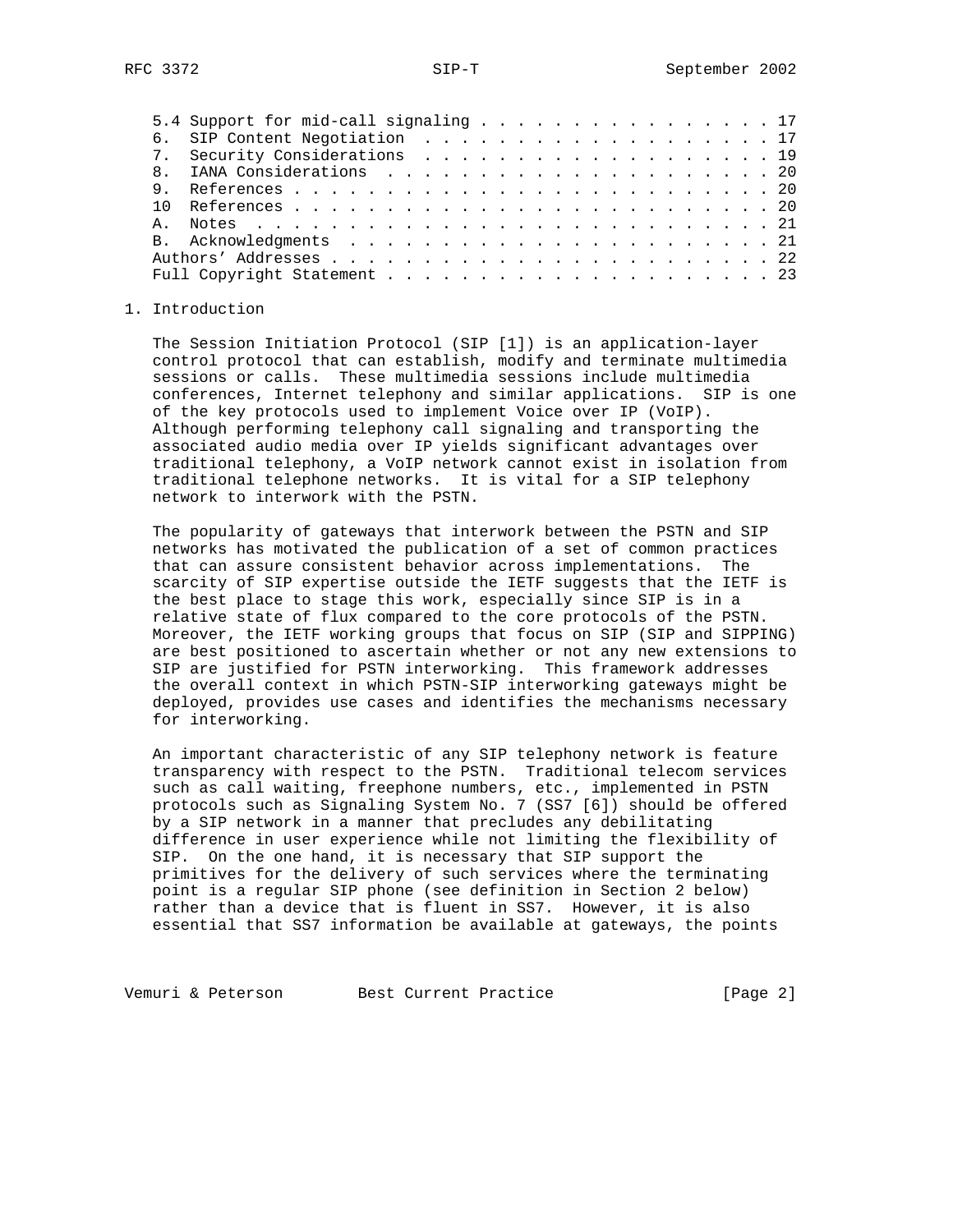of SS7-SIP interconnection, to ensure transparency of features not otherwise supported in SIP. If possible, SS7 information should be available in its entirety and without any loss to trusted parties in the SIP network across the PSTN-IP interface; one compelling need to do so also arises from the fact that certain networks utilize proprietary SS7 parameters to transmit certain information through their networks.

 Another important characteristic of a SIP telephony network is routability of SIP requests - a SIP request that sets up a telephone call should contain sufficient information in its headers to enable it to be appropriately routed to its destination by proxy servers in the SIP network. Most commonly this entails that parameters of a call like the dialed number should be carried over from SS7 signaling to SIP requests. Routing in a SIP network may in turn be influenced by mechanisms such as TRIP [8] or ENUM [7].

 The SIP-T (SIP for Telephones) effort provides a framework for the integration of legacy telephony signaling into SIP messages. SIP-T provides the above two characteristics through techniques known as 'encapsulation' and 'translation' respectively. At a SIP-ISUP gateway, SS7 ISUP messages are encapsulated within SIP in order that information necessary for services is not discarded in the SIP request. However, intermediaries like proxy servers that make routing decisions for SIP requests cannot be expected to understand ISUP, so simultaneously, some critical information is translated from an ISUP message into the corresponding SIP headers in order to determine how the SIP request will be routed.

 While pure SIP has all the requisite instruments for the establishment and termination of calls, it does not have any baseline mechanism to carry any mid-call information (such as the ISUP INF/INR query) along the SIP signaling path during the session. This mid call information does not result in any change in the state of SIP calls or the parameters of the sessions that SIP initiates. A provision to transmit such optional application-layer information is also needed.

Vemuri & Peterson Best Current Practice [Page 3]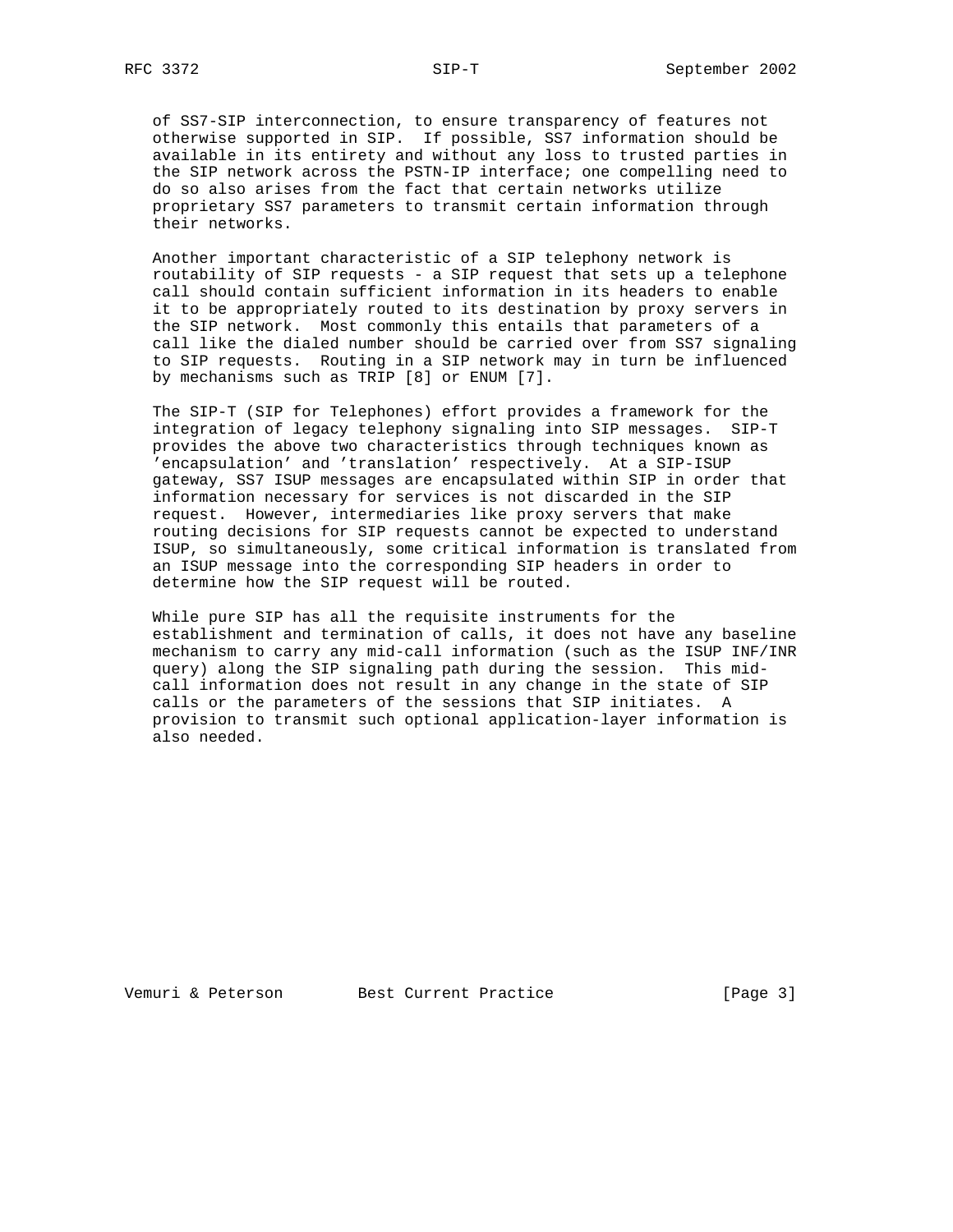Problem definition: To provide ISUP transparency across SS7-SIP interworking

| SS7-SIP Interworking Requirements                                             | SIP-T Functions                                        |
|-------------------------------------------------------------------------------|--------------------------------------------------------|
| Transparency of ISUP<br>Signaling                                             | Encapsulation of ISUP in the<br>SIP body               |
| Routability of SIP messages with<br>dependencies on ISUP                      | Translation of ISUP information<br>into the SIP header |
| Transfer of mid-call ISUP signaling<br>messages                               | Use of the INFO Method for mid-<br>call signaling      |
| Table 1: SIP-T features that fulfill PSTN-IP inter-connection<br>Requirements |                                                        |

 While this document specifies the requirements above, it provide mechanisms to satisfy them - however, this document does serve as an framework for the documents that do provide these mechanisms, all of which are referenced in Section 5.

 Note that many modes of signaling are used in telephony (SS7 ISUP, BTNUP, Q.931, MF etc.). This document focuses on SS7 ISUP and aims to specify the behavior across ISUP-SIP interfaces only. The scope of the SIP-T enterprise may, over time, come to encompass other signaling systems as well.

2. SIP-T for ISUP-SIP Interconnections

 SIP-T is not a new protocol - it is a set of mechanisms for interfacing traditional telephone signaling with SIP. The purpose of SIP-T is to provide protocol translation and feature transparency across points of PSTN-SIP interconnection. It intended for use where a VoIP network (a SIP network, for the purposes of this document) interfaces with the PSTN.

 Using SIP-T, there are three basic models for how calls interact with gateways. Calls that originate in the PSTN can traverse a gateway to terminate at a SIP endpoint, such as an IP phone. Conversely, an IP phone can make a call that traverses a gateway to terminate in the PSTN. Finally, an IP network using SIP may serve as a transit network between gateways - a call may originate and terminate in the PSTN, but cross a SIP-based network somewhere in the middle.

Vemuri & Peterson Best Current Practice [Page 4]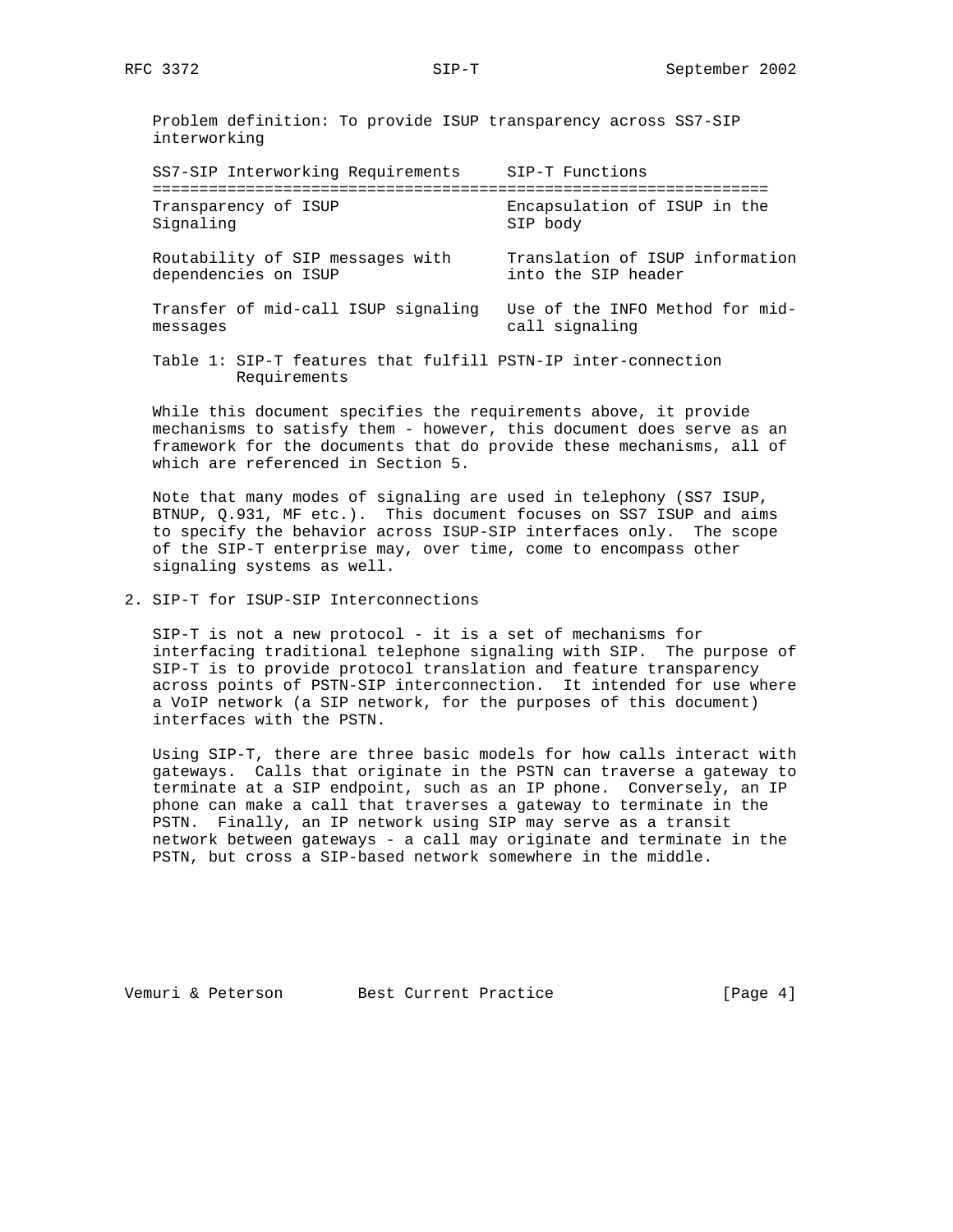The SS7 interfaces of a particular gateway determine the ISUP variants that that gateway supports. Whether or nor a gateway supports a particular version of ISUP determines whether it can provide feature transparency while terminating a call.

The following are the primary agents in a SIP-T-enabled network.

- o PSTN (Public Switched Telephone Network): This refers to the entire interconnected collection of local, long-distance and international phone companies. In the examples below, the term Local Exchange Carrier (LEC) is used to denote a portion (usually, a regional division) of the PSTN.
- o IP endpoints: Any SIP user agent that can act as an originator or recipient of calls. Thus, the following devices are classified as IP endpoints:
	- \* Gateways: A telephony gateway provides a point of conversion between signaling protocols (such as ISUP and SIP) as well as circuit-switch and packet-switched audio media. The term Media Gateway Controller (MGC) is also used in the examples and diagrams in this document to denote large-scale clusters of decomposed gateways and control logic that are frequently deployed today. So for example, a SIP-ISUP gateway speaks ISUP to the PSTN and SIP to the Internet and is responsible for converting between the types of signaling, as well as interchanging any associated bearer audio media.
	- \* SIP phones: The term used to represent all end-user devices that originate or terminate SIP VoIP calls.
	- \* Interface points between networks where administrative policies are enforced (potentially middleboxes, proxy servers, or gateways).
- o Proxy Servers: A proxy server is a SIP intermediary that routes SIP requests to their destinations. For example, a proxy server might direct a SIP request to another proxy, a gateway or a SIP phone.

Vemuri & Peterson Best Current Practice [Page 5]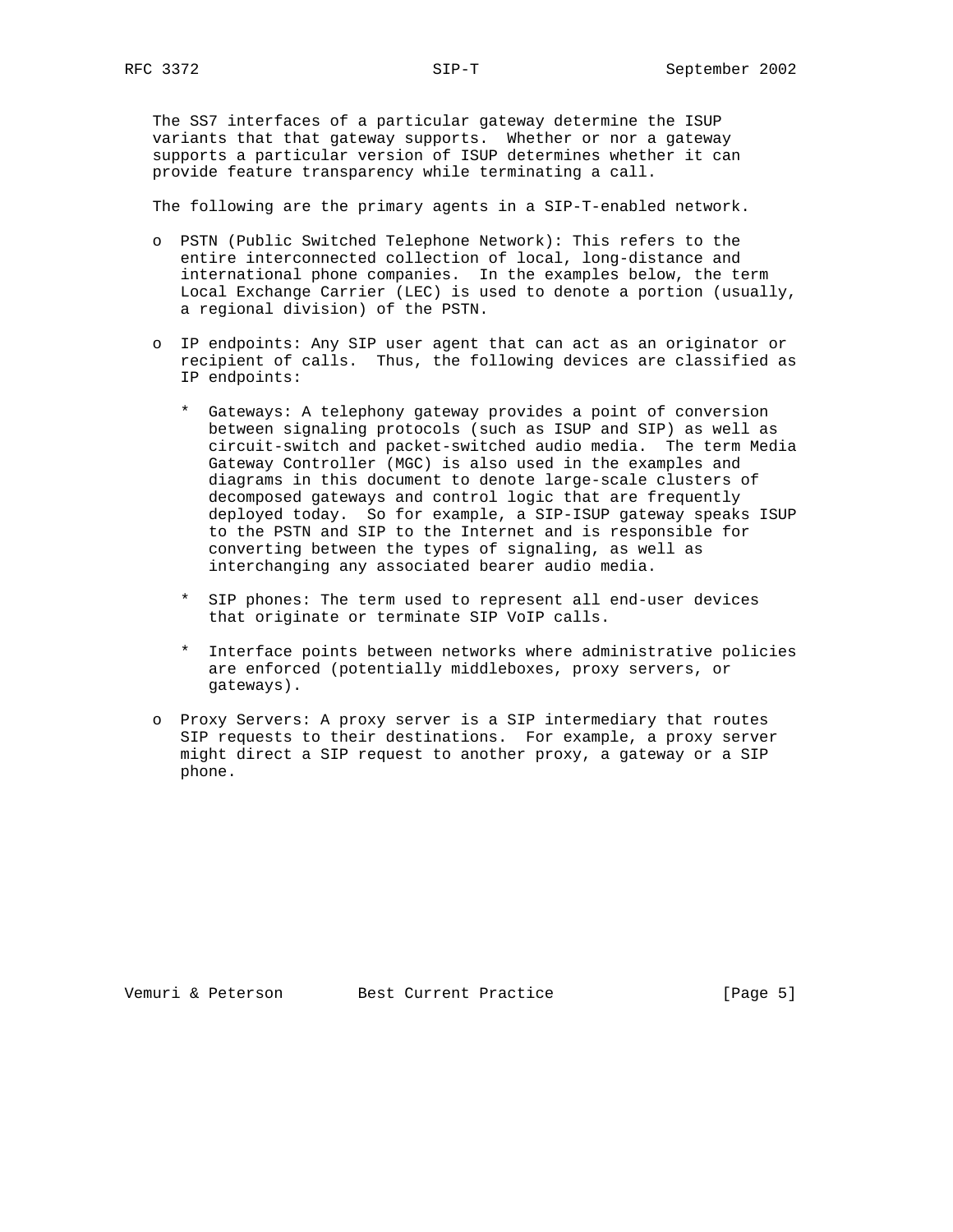

Figure 1: Motivation for SIP-T in ISUP-SIP interconnection

 In Figure 2 a VoIP cloud serves as a transit network for telephone calls originating in a pair of LECs, where SIP is employed as the VoIP protocol used to set up and tear down these VoIP calls. At the edge of the depicted network, an MGC converts the ISUP signals to SIP requests, and sends them to a proxy server which in turn routes calls on other MGCs. Although this figure depicts only two MGCs, VoIP deployments would commonly have many such points of interconnection with the PSTN (usually to diversify among PSTN rate centers). For a call originating from LEC1 and be terminating in LEC2, the originator in SIP-T is the gateway that generates the SIP request for a VoIP call, and the terminator is the gateway that is the consumer of the SIP request; MGC1 would thus be the originator and MGC2, the terminator. Note that one or more proxies may be used to route the call from the originator to the terminator.

 In this flow, in order to seamlessly integrate the IP network with the PSTN, it is important to preserve the received SS7 information within SIP requests at the originating gateway and reuse this SS7 information when signaling to the PSTN at the terminating gateway. By encapsulating ISUP information in the SIP signaling, a SIP network can ensure that no SS7 information that is critical to the instantiation of features is lost when SIP bridges calls between two segments of the PSTN.

 That much said, if only the exchange of ISUP between gateways were relevant here, any protocol for the transport of signaling information may be used to achieve this, obviating the need for SIP and consequently that of SIP-T. SIP-T is employed in order to leverage the intrinsic benefits of utilizing SIP: request routing and call control leveraging proxy servers (including the use of forking),

Vemuri & Peterson Best Current Practice [Page 6]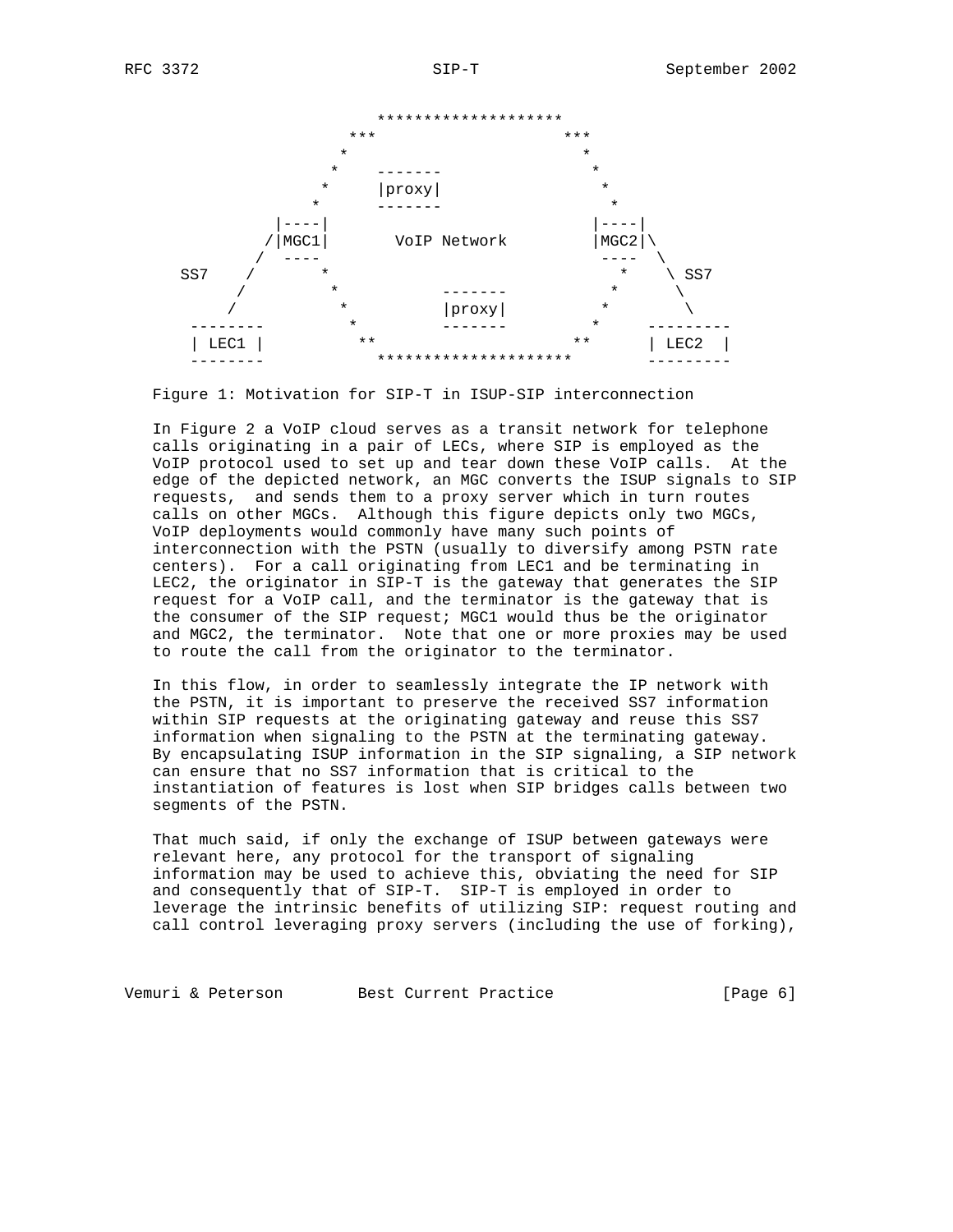ease of SIP service creation, SIP's capability negotiation systems, and so on. Translation of information from the received ISUP message parameters to SIP header fields enables SIP intermediaries to consider this information as they handle requests. SIP-T thus facilitates call establishment and the enabling of new telephony services over the IP network while simultaneously providing a method of feature-rich interconnection with the PSTN.

 Finally, the scenario in Figure 2 is just one of several flows in which SIP-T can be used - voice calls do not always both originate and terminate in the PSTN (via gateways); SIP phones can also be endpoints in a SIP-T session. In subsequent sections, the following possible flows will be further detailed:

- 1. PSTN origination PSTN termination: The originating gateway receives ISUP from the PSTN and it preserves this information (via encapsulation and translation) in the SIP messages that it transmits towards the terminating gateway. The terminator extracts the ISUP content from the SIP message that it receives and it reuses this information in signaling sent to the PSTN.
- 2. PSTN origination IP termination: The originating gateway receives ISUP from the PSTN and it preserves this ISUP information in the SIP messages (via encapsulation and translation) that it directs towards the terminating SIP user agent. The terminator has no use for the encapsulated ISUP and ignores it.
- 3. IP origination PSTN termination: A SIP phone originates a VoIP call that is routed by one or more proxy servers to the appropriate terminating gateway. The terminating gateway converts to ISUP signaling and directs the call to an appropriate PSTN interface, based on information that is present in the received SIP header.
- 4. IP origination IP termination: This is a case for pure SIP. SIP-T (either encapsulation or translation of ISUP) does not come into play as there is no PSTN interworking.

## 3. SIP-T Flows

 The follow sections explore the essential SIP-T flows in detail. Note that because proxy servers are usually responsible for routing SIP requests (based on the Request-URI) the eventual endpoints at which a SIP request will terminate is generally not known to the originator. So the originator does not select from the flows

Vemuri & Peterson Best Current Practice [Page 7]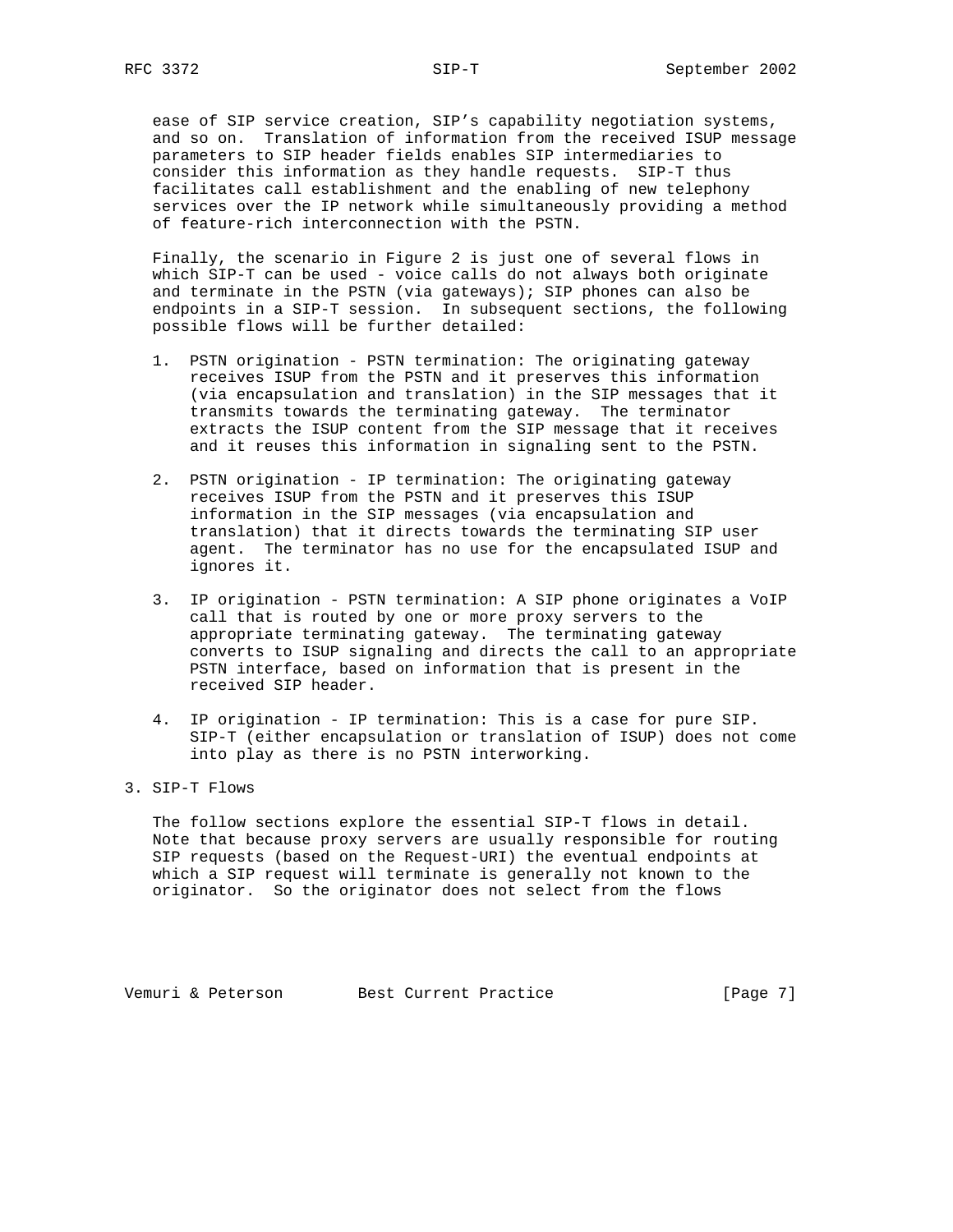described in this section, as a matter of static configuration or on a per-call basis - rather, each call is routed by the SIP network independently, and it may instantiate any of the flows below as the routing logic of the network dictates.

3.1 SIP Bridging (PSTN - IP - PSTN)



Figure 2: PSTN origination - PSTN termination (SIP Bridging)

 A scenario in which a SIP network connects two segments of the PSTN is referred to as 'SIP bridging'. When a call destined for the SIP network originates in the PSTN, an SS7 ISUP message will eventually be received by the gateway that is the point of interconnection with the PSTN network. This gateway is from the perspective of the SIP protocol the user agent client for this call setup request. Traditional SIP routing is used in the IP network to determine the appropriate point of termination (in this instance a gateway) and to establish a SIP dialog and begin negotiation of a media session between the origination and termination endpoints. The egress gateway then signals ISUP to the PSTN, reusing any encapsulated ISUP present in the SIP request it receives as appropriate.

Vemuri & Peterson Best Current Practice [Page 8]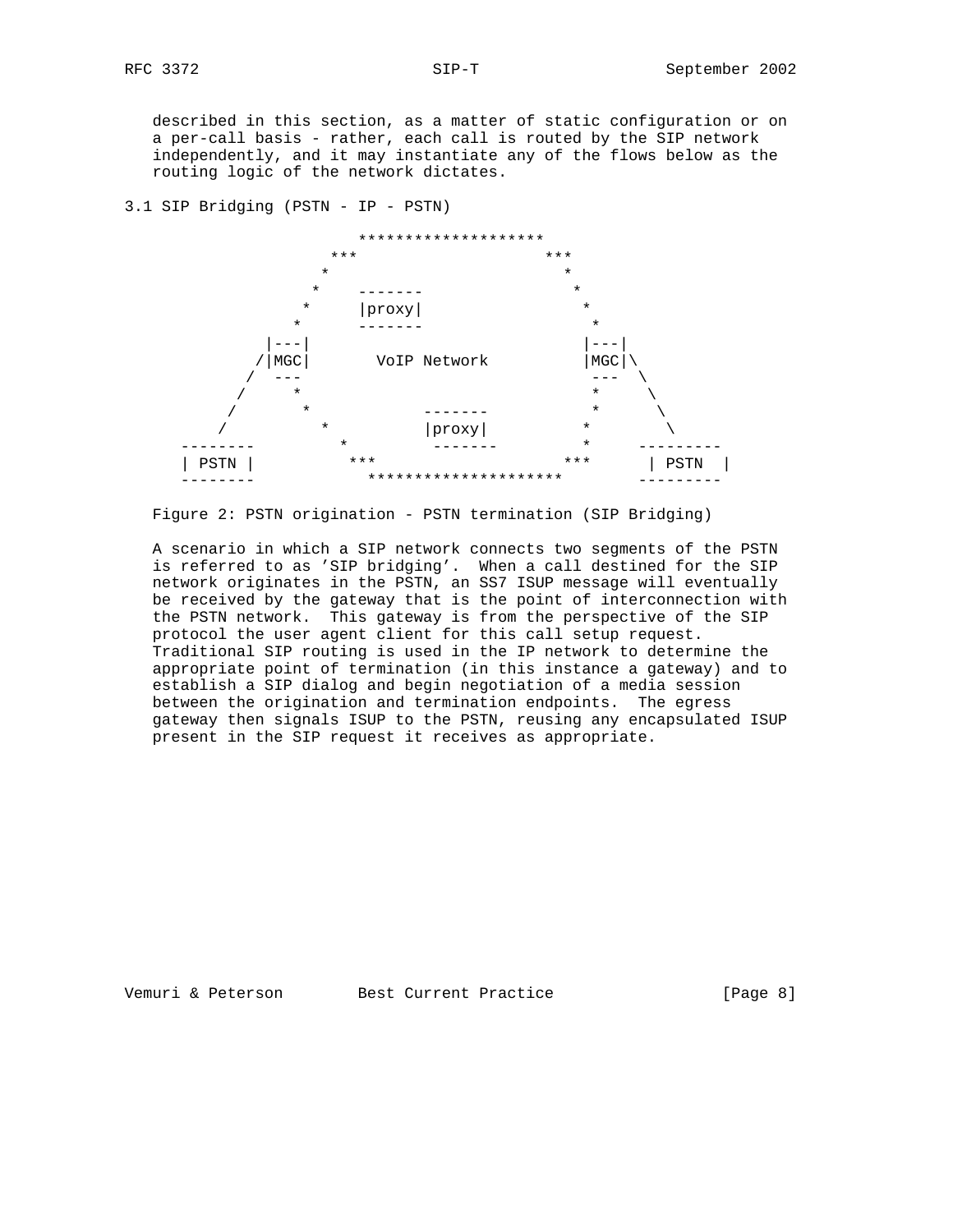PSTN MGC#1 Proxy MGC#2 PSTN |-------IAM------>| | | | | |-----INVITE---->| |  $|$  -----IAM-----> $|$  $|\leftarrow -100$  TRYING--- | | | |<----ACM------|  $|$  <-----18x------- $\left|$  <-------ACM------- $|$  < - - - - ANM- - - - - - $|$  <----200 OK----- $\left| \left| {\cal A} \right| = -1 - \left| {\cal A} \right| = -1 - \left| {\cal A} \right| = \left| {\cal A} \right| = \left| {\cal A} \right| = \left| {\cal A} \right| = \left| {\cal A} \right| = \left| {\cal A} \right| = \left| {\cal A} \right| = \left| {\cal A} \right| = \left| {\cal A} \right| = \left| {\cal A} \right| = \left| {\cal A} \right| = \left| {\cal A} \right| = \left| {\cal A} \right| = \left| {\cal A} \right| = \left| {\cal A} \right| = \left| {\cal A} \right| = \left| {\cal A} \right| = \left$ | ------ACK-------> | |====================Conversation=================| |-------REL------>| | | | |<------RLC-------|------BYE------>| | | | | |-----REL----->|  $|$  <----200 OK----- | | | |<----RLC------| | | | | | 3.2 PSTN origination - IP termination \*\*\*\*\*\*\*\*\*\*\*\*\*\*\*\*\*\*\*\* \*\*\* \*\*\* \*\*\* \*\*\* \* \*  $\star$  \* \* \* \*  $\star$  \* |----| |-----| |MGC | VoIP Network | proxy  $\sqrt{ \begin{array}{ccc} - - - - & - \ - \ & - \ \end{array}}$  $\sqrt{2}$   $\frac{1}{2}$   $\frac{1}{2}$   $\frac{1}{2}$   $\frac{1}{2}$   $\frac{1}{2}$   $\frac{1}{2}$   $\frac{1}{2}$   $\frac{1}{2}$   $\frac{1}{2}$   $\frac{1}{2}$   $\frac{1}{2}$   $\frac{1}{2}$   $\frac{1}{2}$   $\frac{1}{2}$   $\frac{1}{2}$   $\frac{1}{2}$   $\frac{1}{2}$   $\frac{1}{2}$   $\frac{1}{2}$   $\frac{1}{2}$   $\frac{1}{2}$   $\frac$  $\sqrt{2}$   $\frac{1}{2}$   $\frac{1}{2}$   $\frac{1}{2}$   $\frac{1}{2}$   $\frac{1}{2}$   $\frac{1}{2}$   $\frac{1}{2}$   $\frac{1}{2}$   $\frac{1}{2}$   $\frac{1}{2}$   $\frac{1}{2}$   $\frac{1}{2}$   $\frac{1}{2}$   $\frac{1}{2}$   $\frac{1}{2}$   $\frac{1}{2}$   $\frac{1}{2}$   $\frac{1}{2}$   $\frac{1}{2}$   $\frac{1}{2}$   $\frac{1}{2}$   $\frac$  $\hspace{.15cm} \left.\rule{0cm}{.0cm} \right/ \hspace{1.2cm}$  \*  $\hspace{.15cm}$  \*  $\hspace{.15cm}$   $\hspace{.15cm}$  \*  $\hspace{.15cm}$   $\hspace{.15cm}$   $\hspace{.15cm}$  \*  $\hspace{.15cm}$   $\hspace{.15cm}$   $\hspace{.15cm}$   $\hspace{.15cm}$   $\hspace{.15cm}$   $\hspace{.15cm}$   $\hspace{.15cm}$   $\hspace{.15cm}$   $\hspace{.15cm$  -------- \* \* ------------- | PSTN | \*\* \* \* \* \* \* \* | SIP phone |

A very elementary call-flow for SIP bridging is shown below.

Figure 3: PSTN origination - IP termination

Vemuri & Peterson Best Current Practice [Page 9]

-------- \*\*\*\*\*\*\*\*\*\*\*\*\*\*\*\*\*\*\*\*\* -------------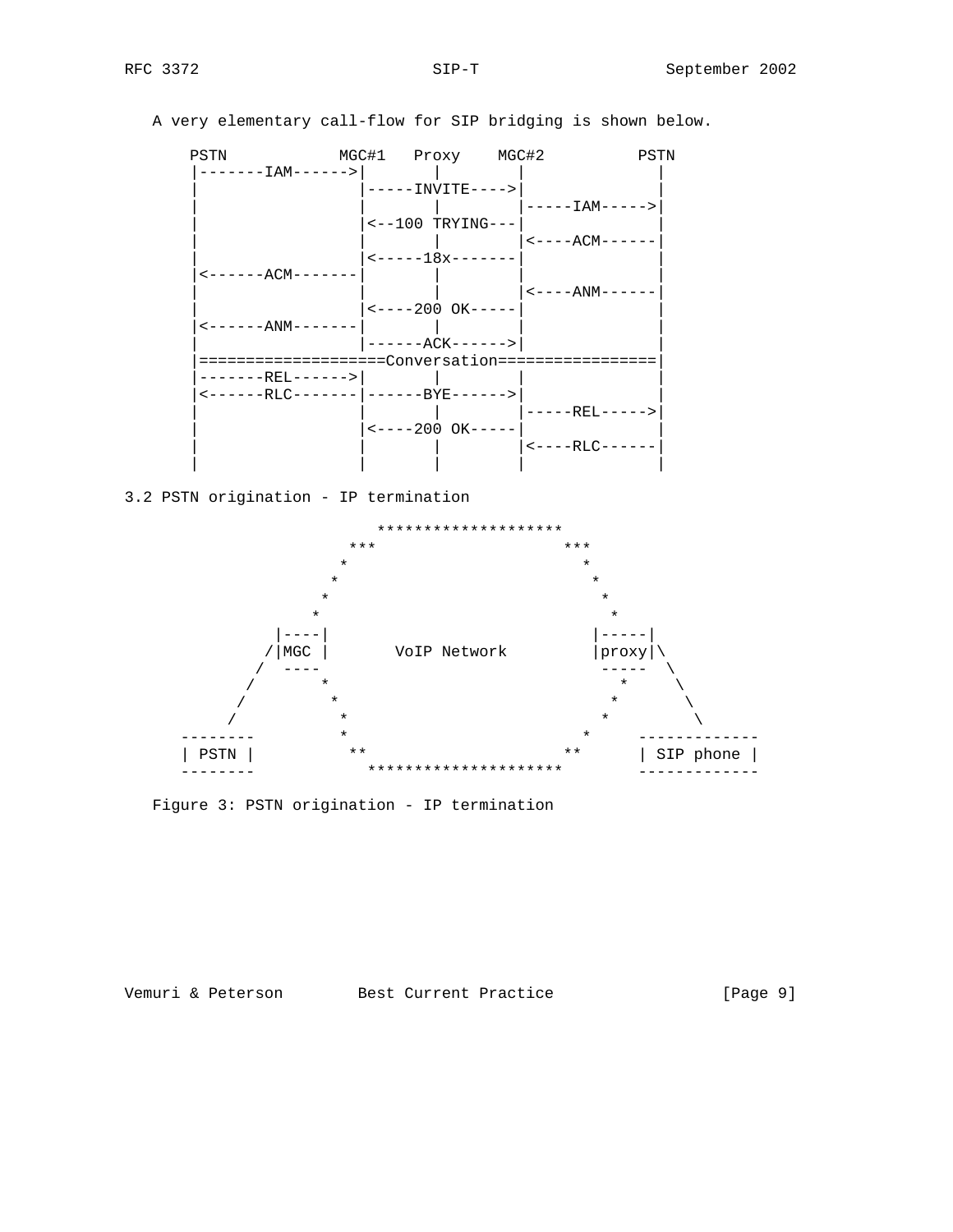A call originates from the PSTN and terminates at a SIP phone. Note that in Figure 5, the proxy server acts as the registrar for the SIP phone in question.

 A simple call-flow depicting the ISUP and SIP signaling for a PSTN originated call terminating at a SIP endpoint follows:

| PSTN | MGC                                |                                                            | Proxy                                              | SIP phone |
|------|------------------------------------|------------------------------------------------------------|----------------------------------------------------|-----------|
|      | $---IAM----$                       |                                                            |                                                    |           |
|      |                                    | --------INVITE------>                                      |                                                    |           |
|      |                                    |                                                            | -------INVITE------->                              |           |
|      |                                    | $\leftarrow$ ------100 TRYING----                          |                                                    |           |
|      |                                    |                                                            | $\leftarrow$ - - - - - - - 18x - - - - - - - - - - |           |
|      |                                    | $\leftarrow$ ---------18x--------                          |                                                    |           |
|      | $\leftarrow$ - - - - ACM - - - - - |                                                            |                                                    |           |
|      |                                    |                                                            | $\leftarrow$ - - - - - - - 200 OK - - - - - - -    |           |
|      |                                    | $\leftarrow$ - - - - - - - 200 OK - - - - - - -            |                                                    |           |
|      | $\leftarrow$ - - - - ANM - - - - - |                                                            |                                                    |           |
|      |                                    | _________ACK-------->                                      |                                                    |           |
|      |                                    |                                                            | ---------ACK-------->                              |           |
|      |                                    | =====================Conversation========================= |                                                    |           |
|      | $---RET$ ---->                     |                                                            |                                                    |           |
|      |                                    | ----------BYE------->                                      |                                                    |           |
|      | $<----RLC---$                      |                                                            | ---------BYE-------->                              |           |
|      |                                    |                                                            | $\leftarrow$ - - - - - - - 200 OK - - - - - - -    |           |
|      |                                    | $\leftarrow$ ------200 OK-------                           |                                                    |           |
|      |                                    |                                                            |                                                    |           |
|      |                                    |                                                            |                                                    |           |

Vemuri & Peterson Best Current Practice [Page 10]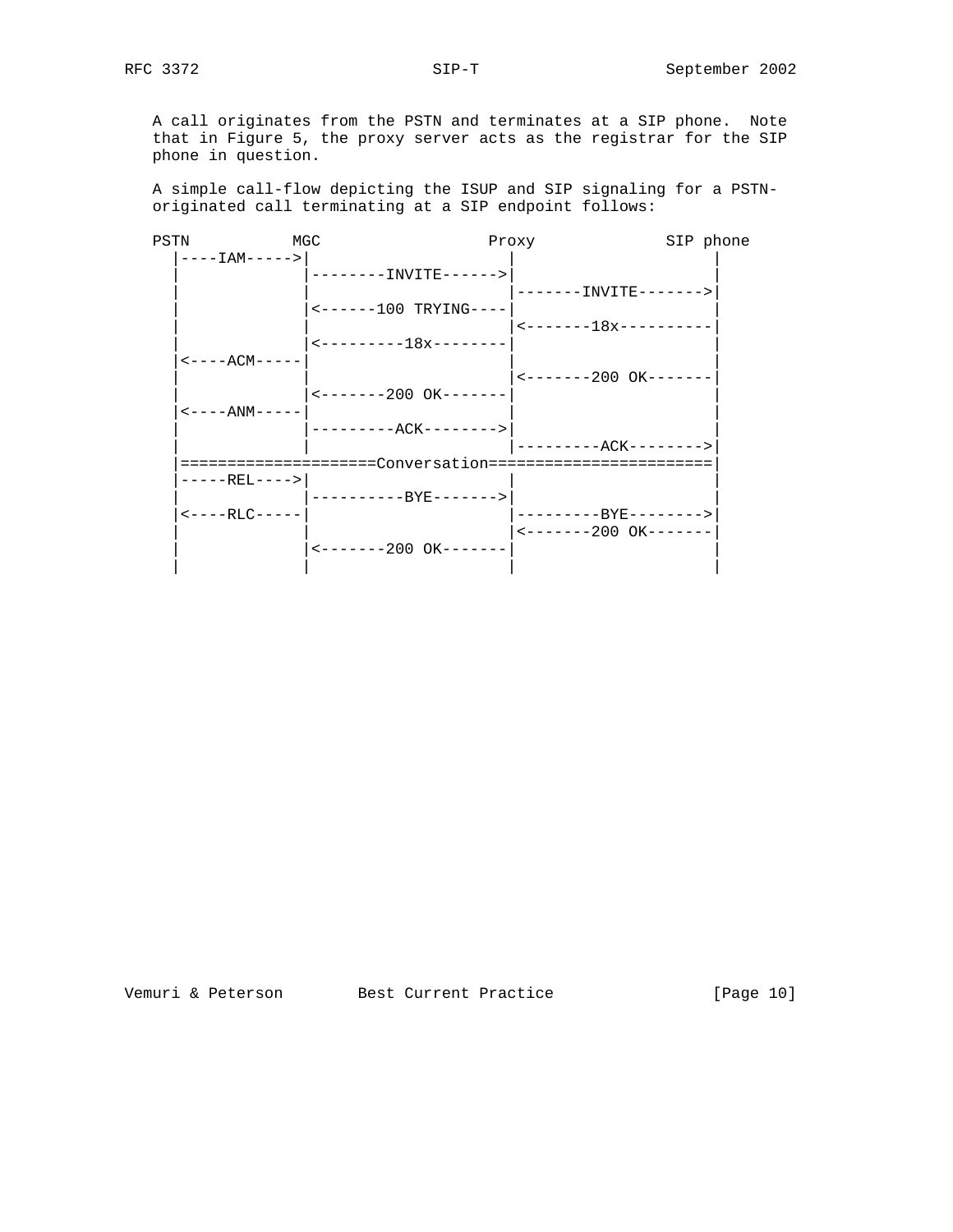3.3 IP origination - PSTN termination



Figure 4: IP origination - PSTN termination

 A call originates from a SIP phone and terminates in the PSTN. Unlike the previous two flows, there is therefore no ISUP encapsulation in the request - the terminating gateway therefore only performs translation on the SIP headers to derive values for ISUP parameters.

 A simple call-flow illustrating the different legs in the call is as shown below.

Vemuri & Peterson Best Current Practice [Page 11]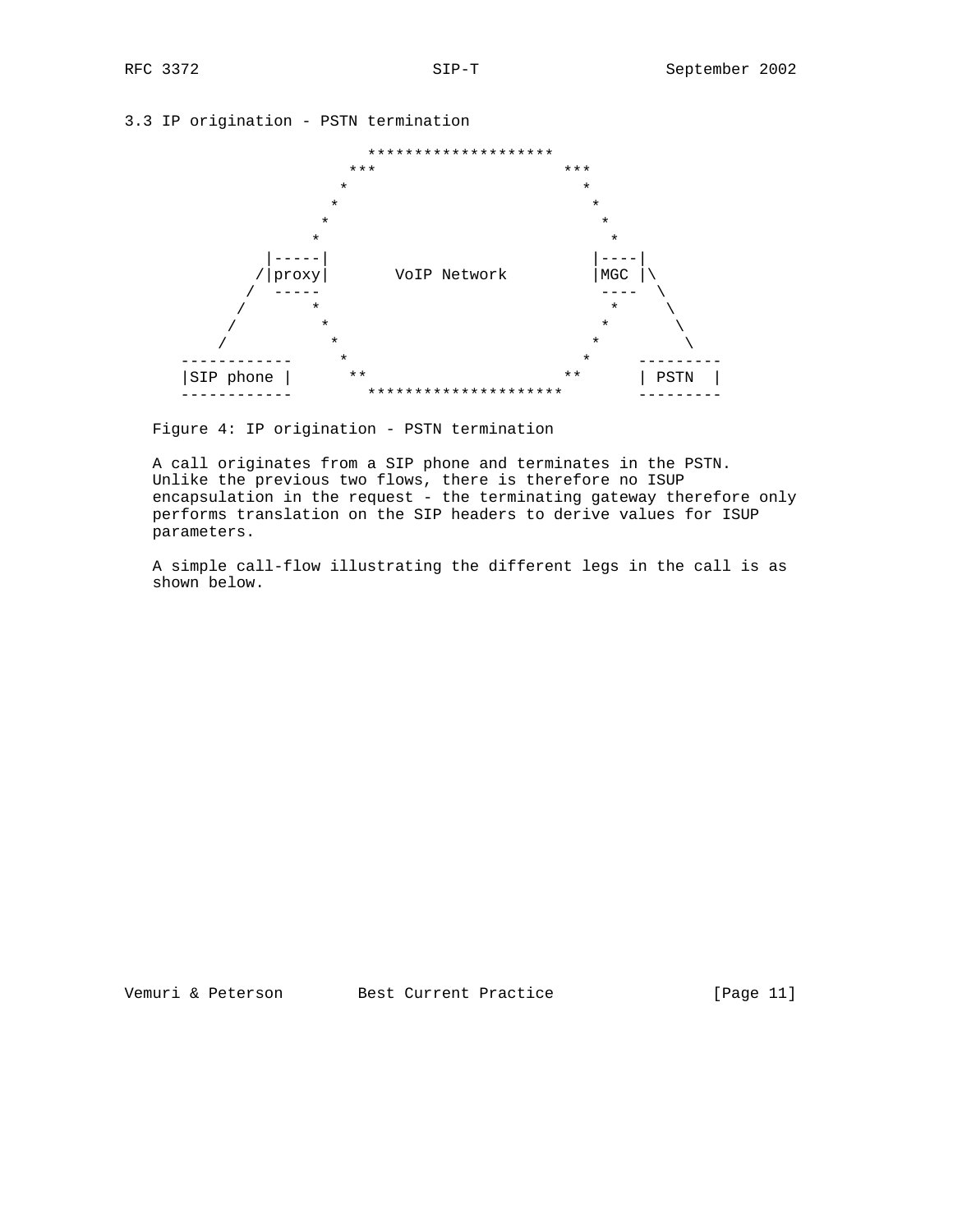| SIP phone                                  | Proxy                                               | MGC                                | PSTN |
|--------------------------------------------|-----------------------------------------------------|------------------------------------|------|
| -----INVITE----->                          |                                                     |                                    |      |
|                                            | -------INVITE-------->                              |                                    |      |
| $\leftarrow - -100$ TRYING---              |                                                     | $---IAM---$                        |      |
|                                            | <------100 TRYING------                             |                                    |      |
|                                            |                                                     | $<----ACM---$                      |      |
|                                            | $------18x------$                                   |                                    |      |
| $\leftarrow$ - - - - - - 18x - - - - - - - |                                                     |                                    |      |
|                                            |                                                     | $\leftarrow$ - - - - ANM - - - - - |      |
|                                            | $\leftarrow$ - - - - - - - - 200 OK - - - - - - - - |                                    |      |
| $\leftarrow$ -----200 OK-----              |                                                     |                                    |      |
| -------ACK------>                          |                                                     |                                    |      |
|                                            | ----------ACK--------->                             |                                    |      |
|                                            | :=======================Conversation============    |                                    |      |
| -------BYE------>                          |                                                     |                                    |      |
|                                            | ---------RYE--------->                              |                                    |      |
|                                            |                                                     | -----REL---->                      |      |
|                                            | $\leftarrow$ - - - - - - - - 200 OK - - - - - - - - |                                    |      |
| $\t-$ ----200 OK-----                      |                                                     | $<----RLC---$                      |      |

4. SIP-T Roles and Behavior

 There are three distinct sorts of elements (from a functional point of view) in a SIP VoIP network that interconnects with the PSTN:

- 1. The originators of SIP signaling
- 2. The terminators of SIP signaling
- 3. The intermediaries that route SIP requests from the originator to the terminator

 Behavior for the Section 4.1, Section 4.2 and Section 4.3 intermediary roles in a SIP-T call are described in the following sections.

4.1 Originator

 The function of the originating user agent client is to generate the SIP Call setup requests (i.e., INVITEs). When a call originates in the PSTN, a gateway is the UAC; otherwise some native SIP endpoint is the UAC. In either case, note that the originator generally cannot anticipate what sort of entity the terminator will be, i.e., whether final destination of the request is in a SIP network or the PSTN.

Vemuri & Peterson Best Current Practice [Page 12]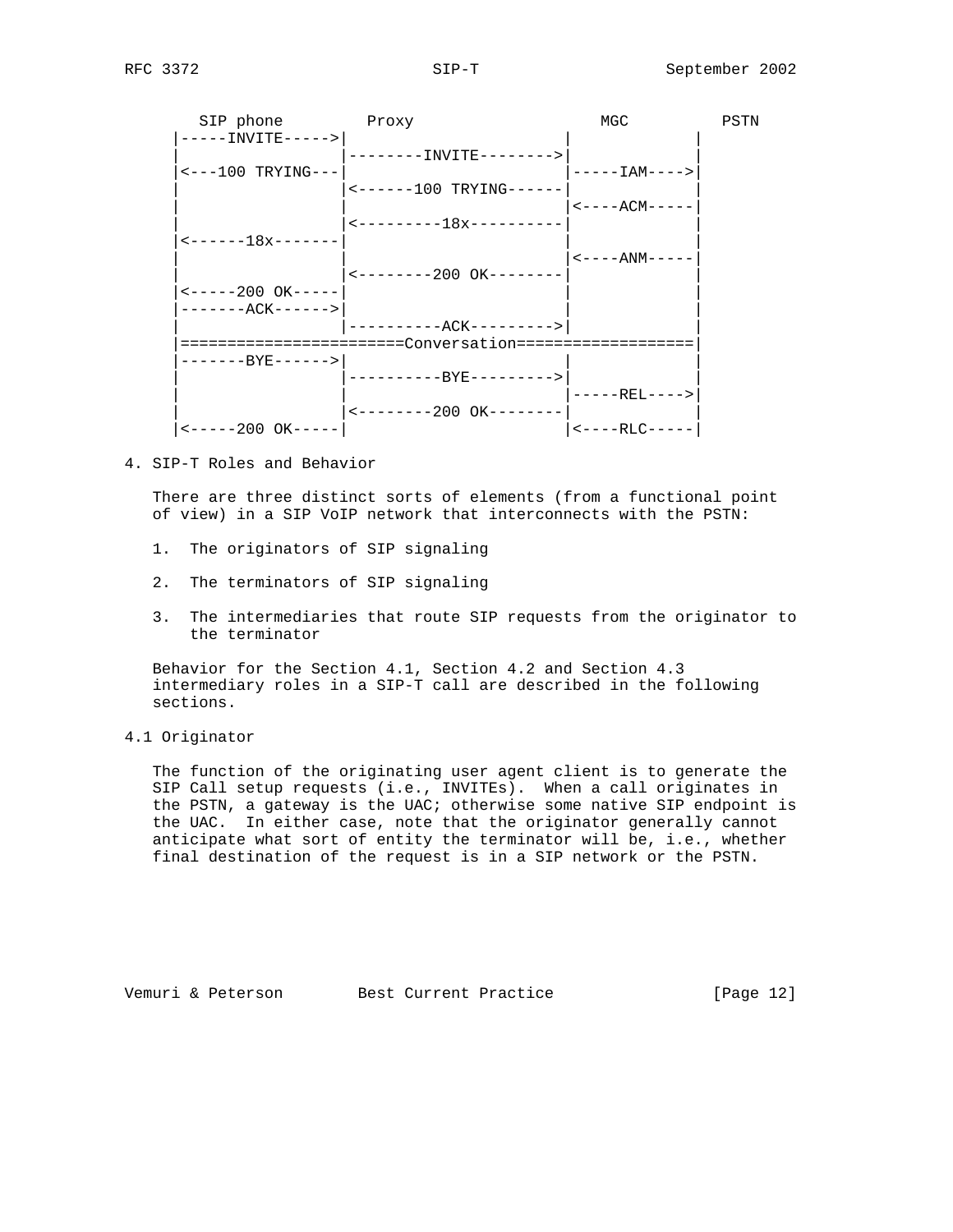In the case of calls originating in the PSTN (see Figure 3 and Figure 5), the originating gateway takes the necessary steps to preserve the ISUP information by encapsulating it in the SIP request it creates. The originating gateway is entrusted with the responsibility of identifying the version of the ISUP (ETSI, ANSI, etc.) that it has received and providing this information in the encapsulated ISUP (usually by adding a multipart MIME body with appropriate MIME headers). It then formulates the headers of the SIP INVITE request from the parameters of the ISUP that it has received from the PSTN as appropriate (see Section 5). This might, for instance, entail setting the 'To:' header field in the INVITE to the reflect dialed number (Called Party Number) of the received ISUP IAM.

 In other cases (like Figure 7), a SIP phone is the originator of a VoIP call. Usually, the SIP phone sends requests to a SIP proxy that is responsible for routing the request to an appropriate destination. There is no ISUP to encapsulate at the user agent client, as there is no PSTN interface. Although the call may terminate in the telephone network and need to signal ISUP in order for that to take place, the originator has no way to anticipate this and it would be foolhardy to require that all SIP VoIP user agents have the capability to generate ISUP. It is therefore not the responsibility of an IP endpoints like a SIP phone to generate encapsulated ISUP. Thus, an originator must generate the SIP signaling while performing ISUP encapsulation and translation when possible (meaning when the call has originated in the PSTN).

 Originator requirements: encapsulate ISUP, translate information from ISUP to SIP, multipart MIME support (for gateways only)

4.2 Terminator

 The SIP-T terminator is a consumer of the SIP calls. The terminator is a standard SIP UA that can be either a gateway that interworks with the PSTN or a SIP phone.

Vemuri & Peterson Best Current Practice [Page 13]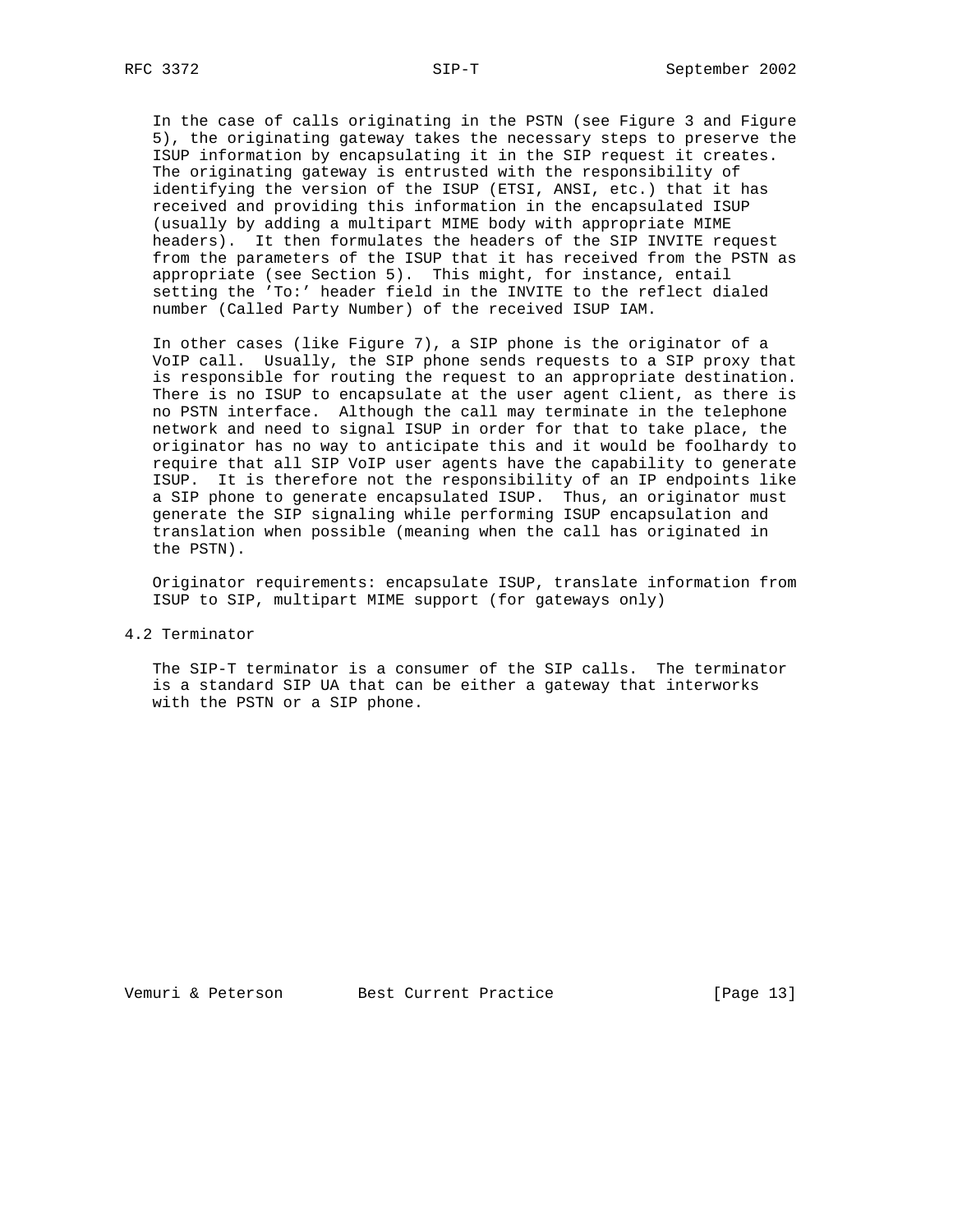In case of PSTN terminations (see Figure 3 and Figure 7) the egress gateway terminates the call to its PSTN interface. The terminator generates the ISUP appropriate for signaling to the PSTN from the incoming SIP message. Values for certain ISUP parameters may be gleaned from the SIP headers or extracted directly from an encapsulated ISUP body. Generally speaking, a gateway uses any encapsulated ISUP as a template for the message it will send, but it overwrites parameter values in the template as it translates SIP headers or adds any parameter values that reflect its local policies (see Appendix A item 1).

 In case of an IP termination (Figure 5), the SIP UAS that receives SIP messages with encapsulated ISUP typically disregards the ISUP message. This does introduce a general requirement, however, that devices like SIP phones handle multipart MIME messages and unknown MIME types gracefully (this is a baseline SIP requirement, but also a place where vendors have been known to make shortcuts).

 Terminator requirements: standard SIP processing, interpretation of encapsulated ISUP (for gateways only), support for multipart MIME, graceful handling of unknown MIME content (for non-gateways only)

### 4.3 Intermediary

 Intermediaries like proxy servers are entrusted with the task of routing messages to one another, as well as gateways and SIP phones. Each proxy server makes a forwarding decision for a SIP request based on values of various headers, or 'routable elements' (including the Request-URI, route headers, and potentially many other elements of a SIP request).

 SIP-T does introduce some additional considerations for forwarding a request that could lead to new features and requirements for intermediaries. Feature transparency of ISUP is central to the notion of SIP-T. Compatibility between the ISUP variants of the originating and terminating PSTN interfaces automatically leads to feature transparency. Thus, proxy servers might take an interest in the variants of ISUP that are encapsulated with requests - the variant itself could become a routable element. The termination of a call at a point that results in greater proximity to the final destination (rate considerations) is also an important consideration. The preference of one over the other results in a trade-off between simplicity of operation and cost. The requirement of procuring a reasonable rate may dictate that a SIP-T call spans dissimilar PSTN interfaces (SIP bridging across different gateways that don't support any ISUP variants in common). In order to optimize for maximum feature transparency and rate, some operators of intermediaries might want to consider practices along the following lines:

Vemuri & Peterson Best Current Practice [Page 14]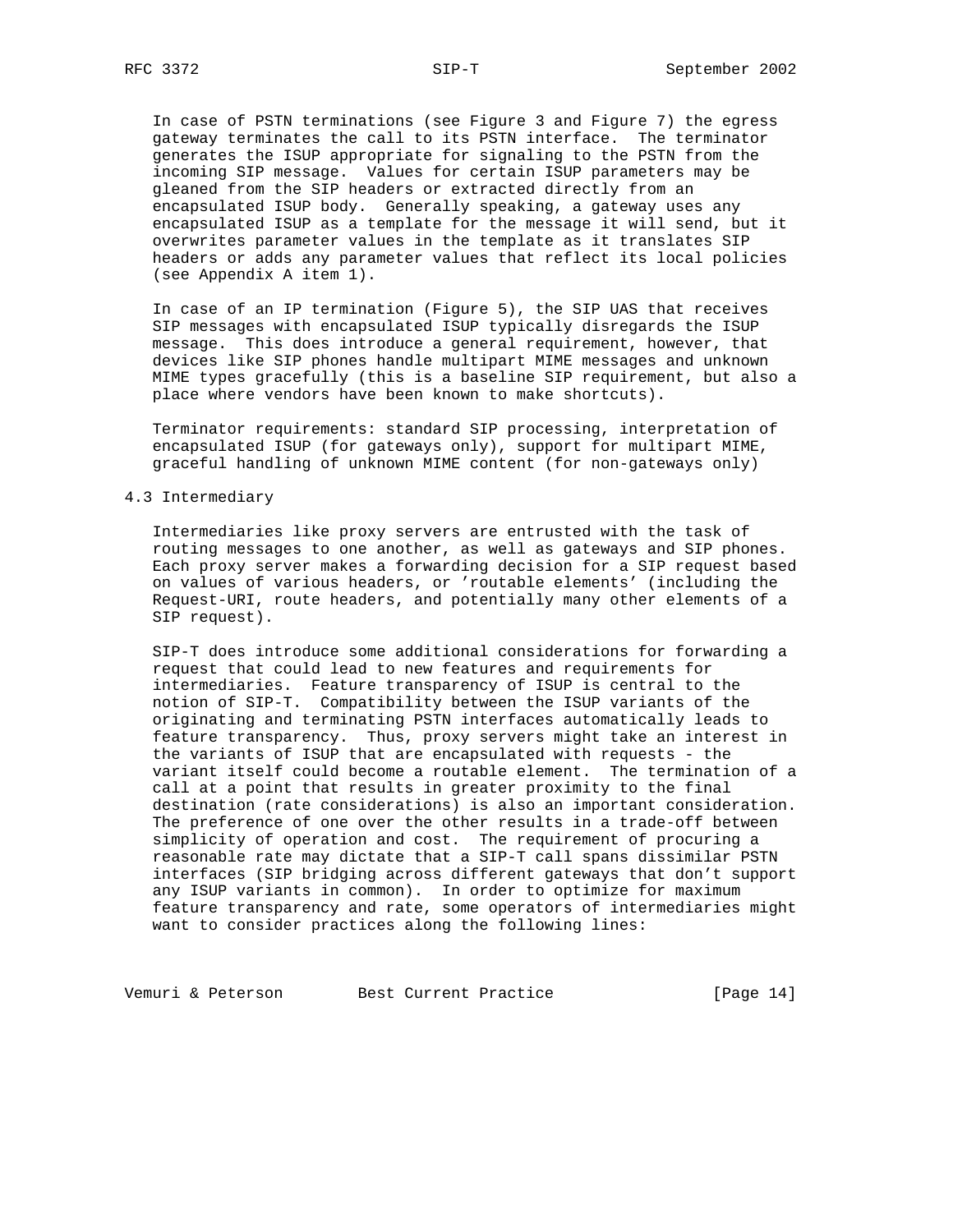- a) The need for ISUP feature transparency may necessitate ISUP variant translation (conversion), i.e., conversion from one variant of ISUP to another in order to facilitate the termination of that call over a gateway interface that does not support the ISUP variant of the originating PSTN interface. (See Appendix A item 2.) Although in theory conversion may be performed at any point in the path of the request, it is optimal to perform it at a point that is at the greatest proximity to the terminating gateway. This could be accomplished by delivering the call to an application that might perform the conversion between variants. Feature transparency in this case is contingent on the availability of resources to perform ISUP conversion, and it incurs an increase in the call-set up time.
- b) An alternative would be to sacrifice ISUP transparency by handing the call off to a gateway that does not support the version of the originating ISUP. The terminating MGC would then just ignore the encapsulated ISUP and use the information in the SIP header to terminate the call.

 So, it may be desirable for proxy servers to have the intelligence to make a judicious choice given the options available to it.

 Proxy requirements: ability to route based on choice of routable elements

4.4 Behavioral Requirements Summary

 If the SIP-T originator is a gateway that received an ISUP request, it must always perform both encapsulation and translation ISUP, regardless of where the originator might guess that the request will terminate.

 If the terminator does not understand ISUP, it ignores it while performing standard SIP processing. If the terminator does understand ISUP, and needs to signal to the PSTN, it should reuse the encapsulated ISUP if it understands the variant. The terminator should perform the following steps:

 o Extract the ISUP from the message body, and use this ISUP as a message template. Note that if there is no encapsulated ISUP in the message, the gateway should use a canonical template for the message type in question (a pre-populated ISUP message configured in the gateway) instead.

Vemuri & Peterson Best Current Practice [Page 15]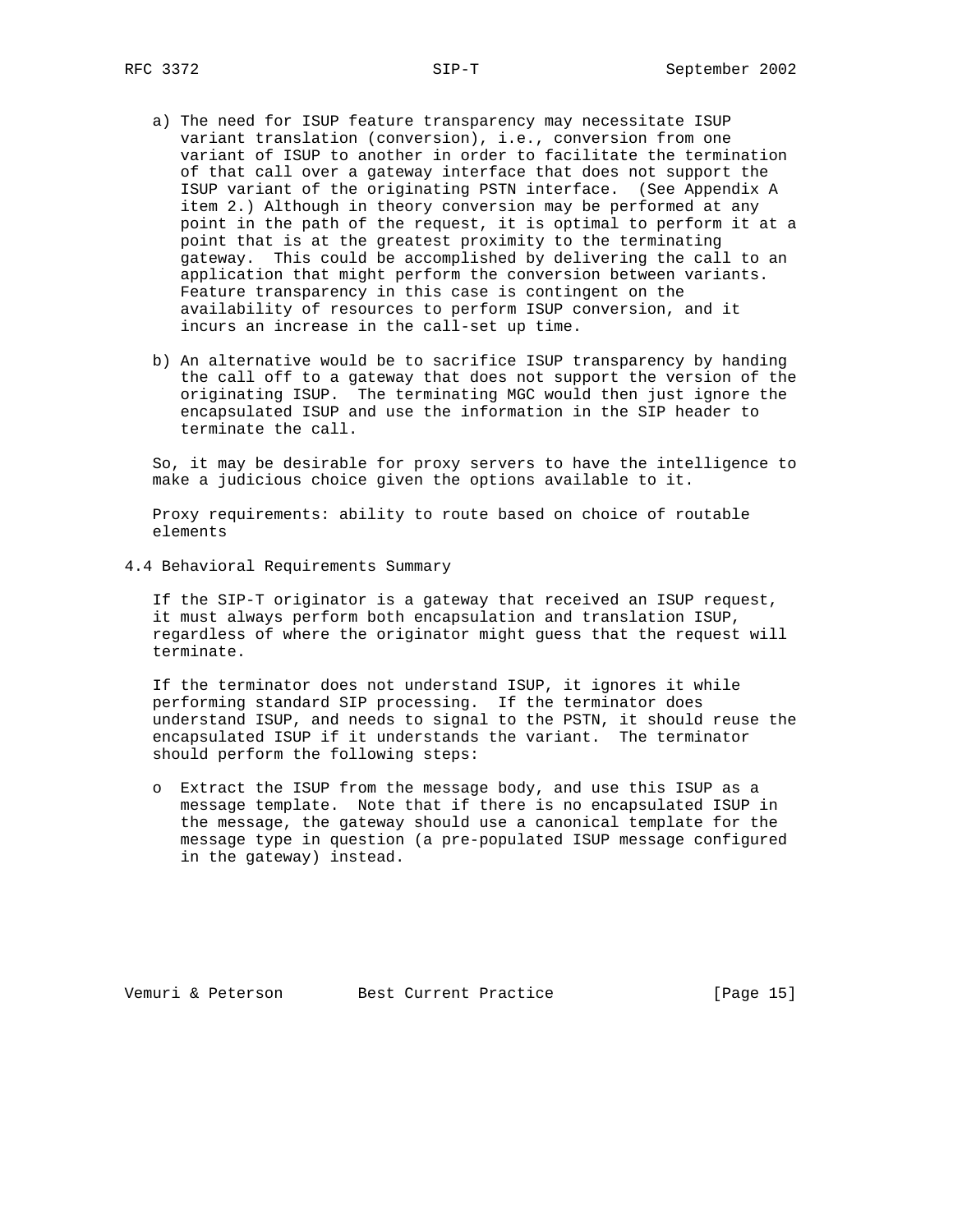- o Translate the headers of the SIP request into ISUP parameters, overwriting any values in the message template.
- o Apply any local policies in populating parameters.

 An intermediary must be able to route a call based on the choice of routable elements in the SIP headers.

5. Components of the SIP-T Protocol

 The mechanisms described in the following sections are the components of SIP-T that provide the protocol functions entailed by the requirements.

5.1 Core SIP

SIP-T uses the methods and procedures of SIP as defined by RFC 3261.

5.2 Encapsulation

 Encapsulation of the PSTN signaling is one of the major requirements of SIP-T. SIP-T uses multipart MIME bodies to enable SIP messages to contain multiple payloads (Session Description Protocol or SDP [5], ISUP, etc.). Numerous ISUP variants are in existence today; the ISUP MIME type enable recipients too recognize the ISUP type (and thus determine whether or not they support the variant) in the most expeditious possible manner. One scheme for performing ISUP encapsulation using multi-part MIME has been described in [2].

5.3 Translation

 Translation encompasses all aspects of signaling protocol conversion between SIP and ISUP. There are essentially two components to the problem of translation:

 1. ISUP SIP message mapping: This describes a mapping between ISUP and SIP at the message level. In SIP-T deployments gateways are entrusted with the task of generating a specific ISUP message for each SIP message received and vice versa. It is necessary to specify the rules that govern the mapping between ISUP and SIP messages (i.e., what ISUP messages is sent when a particular SIP message is received: an IAM must be sent on receipt of an INVITE, a REL for BYE, and so on). A potential mapping between ISUP and SIP messages has been described in [10].

Vemuri & Peterson Best Current Practice [Page 16]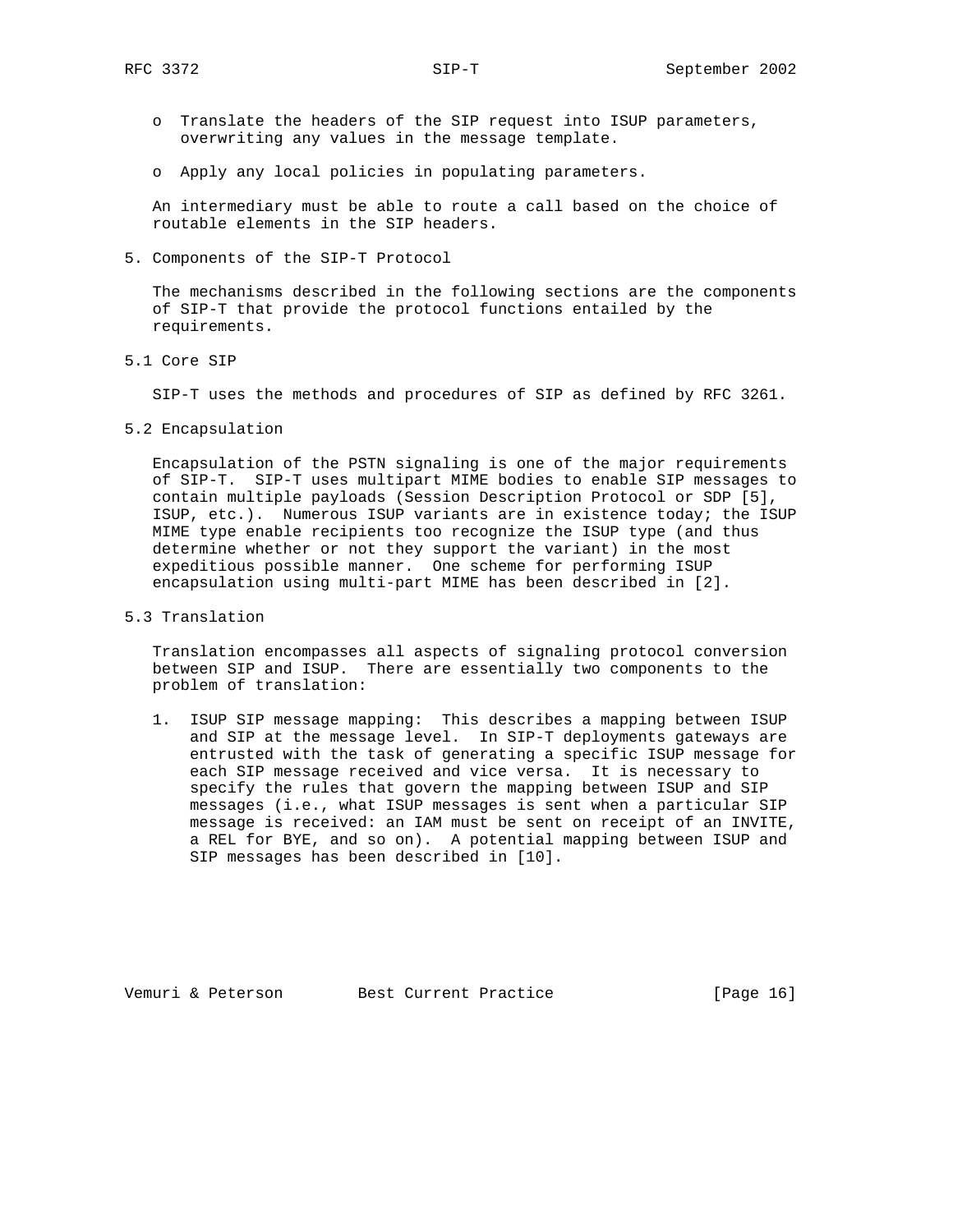- 2. ISUP parameter-SIP header mapping: A SIP request that is used to set up a telephone call should contain information that enables it to be appropriately routed to its destination by proxy servers in the SIP network - for example, the telephone number dialed by the originating user. It is important to standardize a set of practices that defines the procedure for translation of information from ISUP to SIP (for example, the Called Party Number in an ISUP IAM must be mapped onto the SIP 'To' header field and Request-URI, etc.). This issue becomes inherently more complicated by virtue of the fact that the headers of a SIP request (especially an INVITE) may be transformed by intermediaries, and that consequently, the SIP headers and encapsulated ISUP bodies come to express conflicting values effectively, a part of the encapsulated ISUP may be rendered irrelevant and obsolete.
- 5.4 Support for mid-call signaling

 Pure SIP does not have any provision for carrying any mid-call control information that is generated during a session. The INFO [3] method should be used for this purpose. Note however that INFO is not suitable for managing overlap dialing (for one way of implementing overlap dialing see [11]). Also note that the use of INFO for signaling mid-call DTMF signals is not recommended (see RFC2833 [9] for a recommended mechanism).

6. SIP Content Negotiation

 The originator of a SIP-T request might package both SDP and ISUP elements into the same SIP message by using the MIME multipart format. Traditionally in SIP, if the terminating device does not support a multipart payload (multipart/mixed) and/or the ISUP MIME type, it would then reject the SIP request with a 415 Unsupported Media Type specifying the media types it supports (by default, 'application/SDP'). The originator would subsequently have to re send the SIP request after stripping out the ISUP payload (i.e. with only the SDP payload) and this would then be accepted.

 This is a rather cumbersome flow, and it is thus highly desirable to have a mechanism by which the originator could signify which bodies are required and which are optional so that the terminator can silently discard optional bodies that it does not understand (allowing a SIP phone to ignore an ISUP payload when processing ISUP is not critical). This is contingent upon the terminator having support for a Content-type of multipart/mixed and access to the Content-Disposition header to express criticality.

Vemuri & Peterson Best Current Practice [Page 17]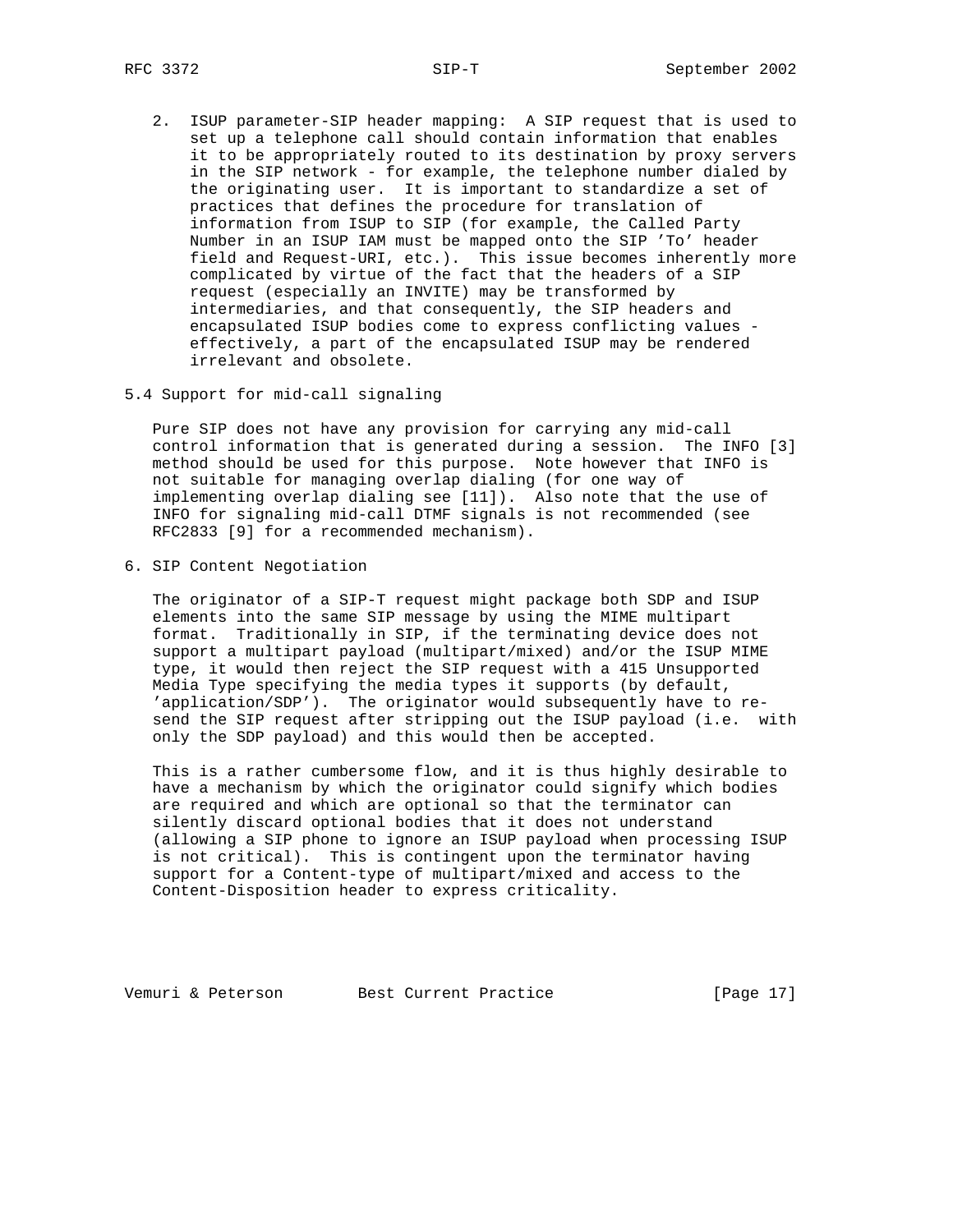1. Support for ISUP is optional. Therefore, UA2 accepts the INVITE irrespective of whether it can process the ISUP.

 UA1 UA2 INVITE--> (Content-type:multipart/mixed; Content-type: application/sdp; Content-disposition: session; handling=required; Content-type: application/isup; Content-disposition: signal; handling=optional;)

 $<--18x$ 

 2. Support for ISUP is preferred. UA2 does not support the ISUP and rejects the INVITE with a 415 Unsupported Media Type. UA1 strips off the ISUP and re-sends the INVITE with SDP only and this is the accepted.

 UA1 UA2 INVITE--> (Content-type:multipart/mixed; Content-type: application/sdp; Content-disposition: session; handling=required; Content-type: application/isup; Content-disposition: signal; handling=required;)

> $<--415$ (Accept: application/sdp)

 $ACK--$ 

 INVITE--> (Content-type: application/sdp)

 $\textrm{---}18x$ 

 3. Support for ISUP is mandatory for call establishment. UA2 does not support the ISUP and rejects the INVITE with a 415 Unsupported Media type. UA1 then directs its request to UA3.

Vemuri & Peterson Best Current Practice [Page 18]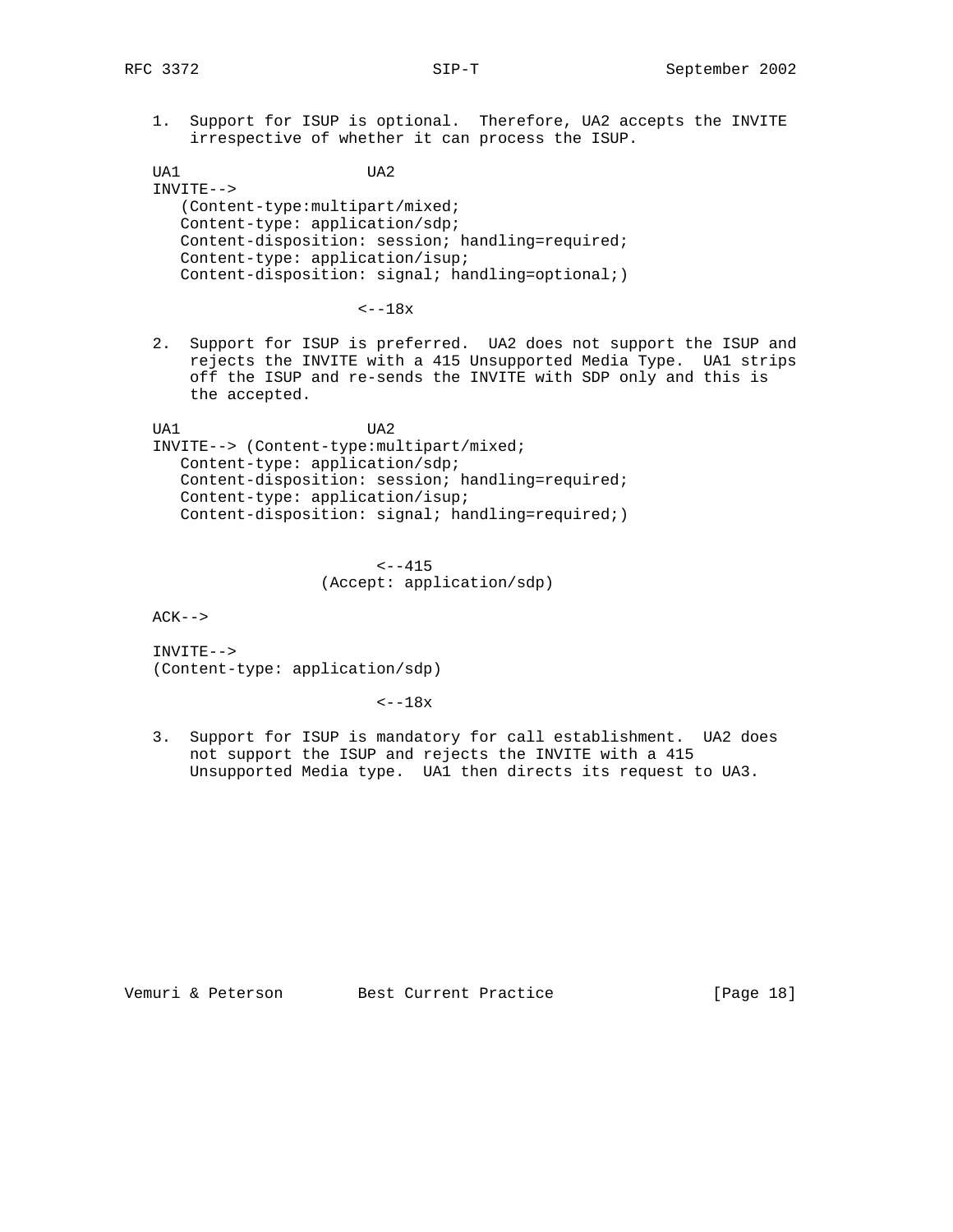UA1 UA2 INVITE--> (Content-type:multipart/mixed; Content-type: application/sdp; Content-disposition: session; handling=required; Content-type: application/isup; Content-disposition: signal; handling=required;)

> $<--415$ (Accept: application/sdp)

 $ACK--$ 

 UA1 UA3 INVITE--> (Content-type:multipart/mixed; Content-type: application/sdp; Content-disposition: session; handling=required; Content-type: application/isup; Content-disposition: signal; handling=required;)

 Note that the exchanges of messages above are not complete; only the messages relevant to this discussion are shown. Specifics of the ISUP MIME type can be obtained from [2]. The 'version' and 'base' parameters are not shown here, but must be used in accordance with the rules of [2].

7. Security Considerations

 SIP-T can be employed as an interdomain signaling mechanism that may be subject to pre-existing trust relationships between administrative domains. In many legal environments, distribution of ISUP is restricted to licensed carriers; SIP-T introduces some challenges in so far as it bridges carrier signaling with end-user signaling. Any administrative domain implementing SIP-T should have an adequate security apparatus (including elements that manage any appropriate policies to manage fraud and billing in an interdomain environment) in place to ensure that the transmission of ISUP information does not result in any security violations.

 Transporting ISUP in SIP bodies may provide opportunities for abuse, fraud, and privacy concerns, especially when SIP-T requests can be generated, inspected or modified by arbitrary SIP endpoints. ISUP MIME bodies should be secured (preferably with S/MIME [4]) to alleviate this concern, as is described in the Security Considerations of the core SIP specification [1]. Authentication properties provided by S/MIME would allow the recipient of a SIP-T message to ensure that the ISUP MIME body was generated by an

Vemuri & Peterson Best Current Practice [Page 19]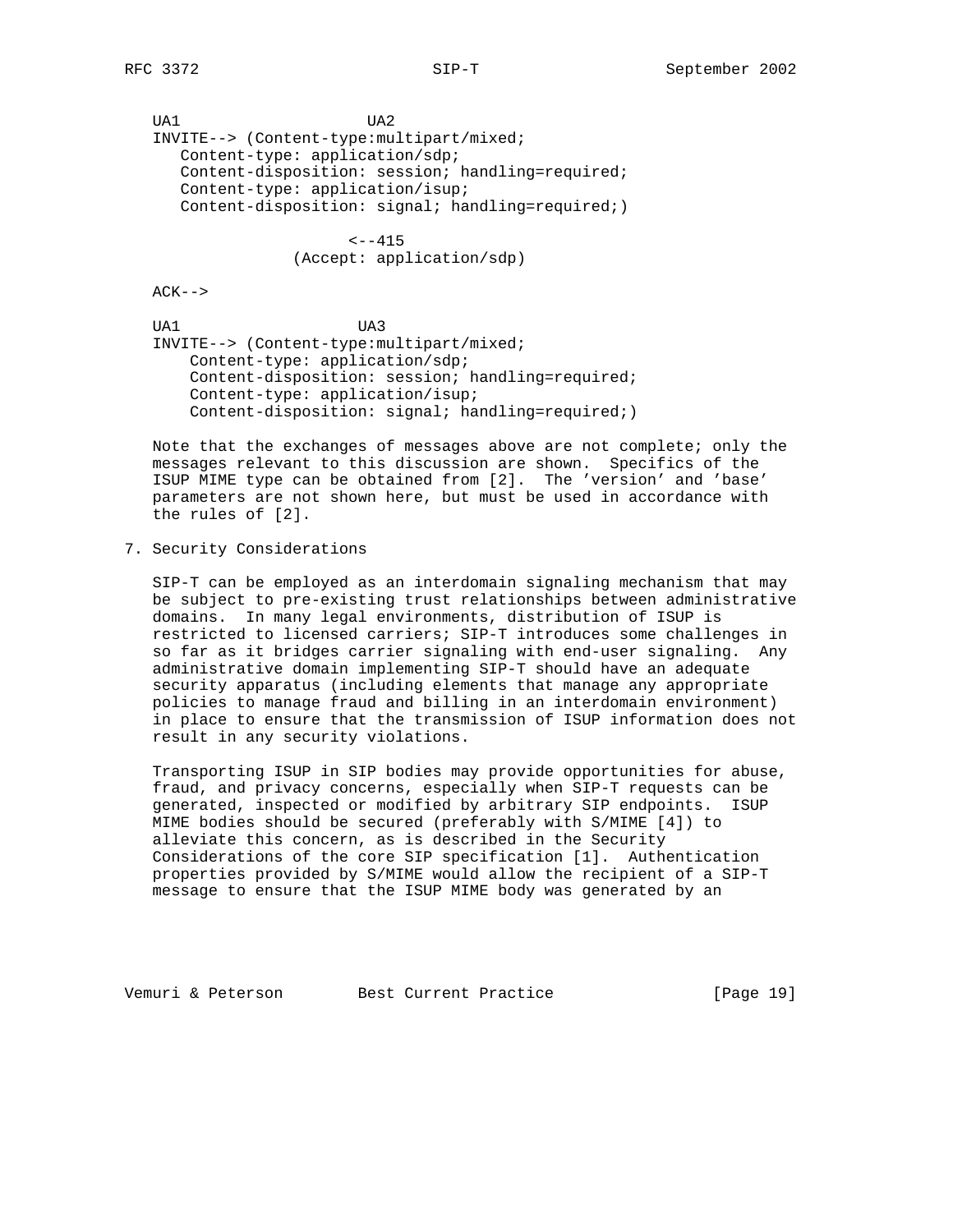authorized entity. Encryption would ensure that only carriers possessing a particular decryption key are capable of inspecting encapsulated ISUP MIME bodies in a SIP request.

 SIP-T endpoints MUST support S/MIME signatures (CMS SignedData), and SHOULD support encryption (CMS EnvelopedData).

8. IANA Considerations

This document introduces no new considerations for IANA.

Normative References

- [1] Rosenberg, J., Schulzrinne, H., Camarillo, G., Johnston, A., Peterson, J., Sparks, R., Handley, M. and E. Schooler, "SIP: Session Initiation Protocol", RFC 3261, May 2002.
- [2] Zimmerer, E., Peterson, J., Vemuri, A., Ong, L., Audet, F., Watson, M. and M. Zonoun, "MIME media types for ISUP and QSIG objects", RFC 3204, December 2001.
- [3] Donovan, S., "The SIP INFO Method", RFC 2976, October 2000.
- [4] Ramsdell, B., "S/MIME Version 3 Message Specification", RFC 2633, June 1999.
- [5] Handley, M. and V. Jacobson, "SDP: Session Description Protocol", RFC 2327, April 1998.

Non-Normative References

- [6] International Telecommunications Union, "Signaling System No. 7; ISDN User Part Signaling procedures", ITU-T Q.764, September 1997, <http://www.itu.int>.
- [7] Faltstrom, P., "E.164 number and DNS", RFC 2916, September 2000.
- [8] Rosenberg, J., Salama, H. and M. Squire, "Telephony Routing over IP (TRIP)", RFC 3219, January 2002.
- [9] Schulzrinne, H. and S. Petrack, "RTP Payload for DTMF Digits, Telephony Tones and Telephony Signals", RFC 2833, May 2000.
- [10] Camarillo, G., Roach, A., Peterson, J. and L. Ong, "ISUP to SIP Mapping", Work in Progress.

Vemuri & Peterson Best Current Practice [Page 20]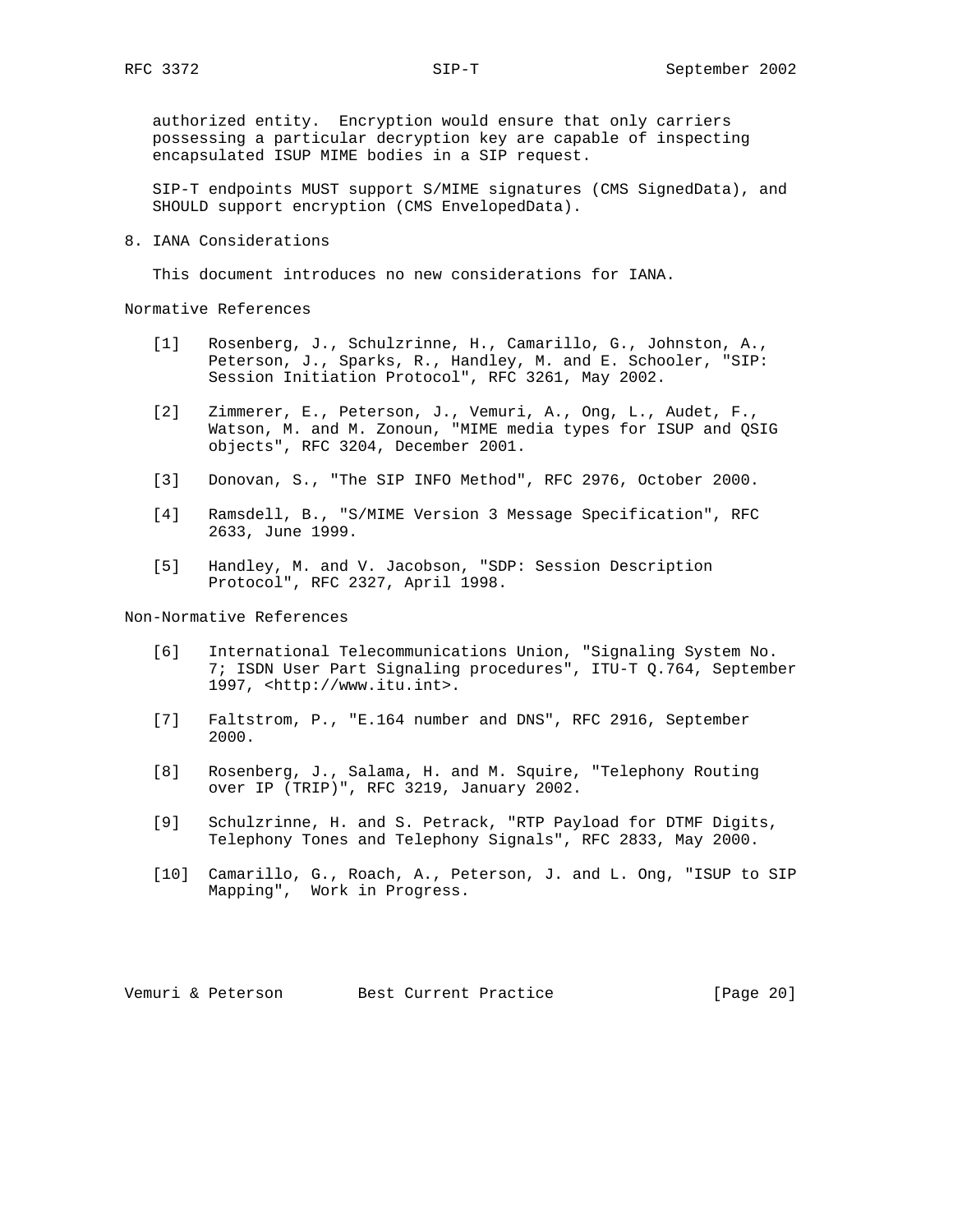[11] Camarillo, G., Roach, A., Peterson, J. and L. Ong, "Mapping of ISUP Overlap Signaling to SIP", Work in Progress.

Vemuri & Peterson Best Current Practice [Page 21]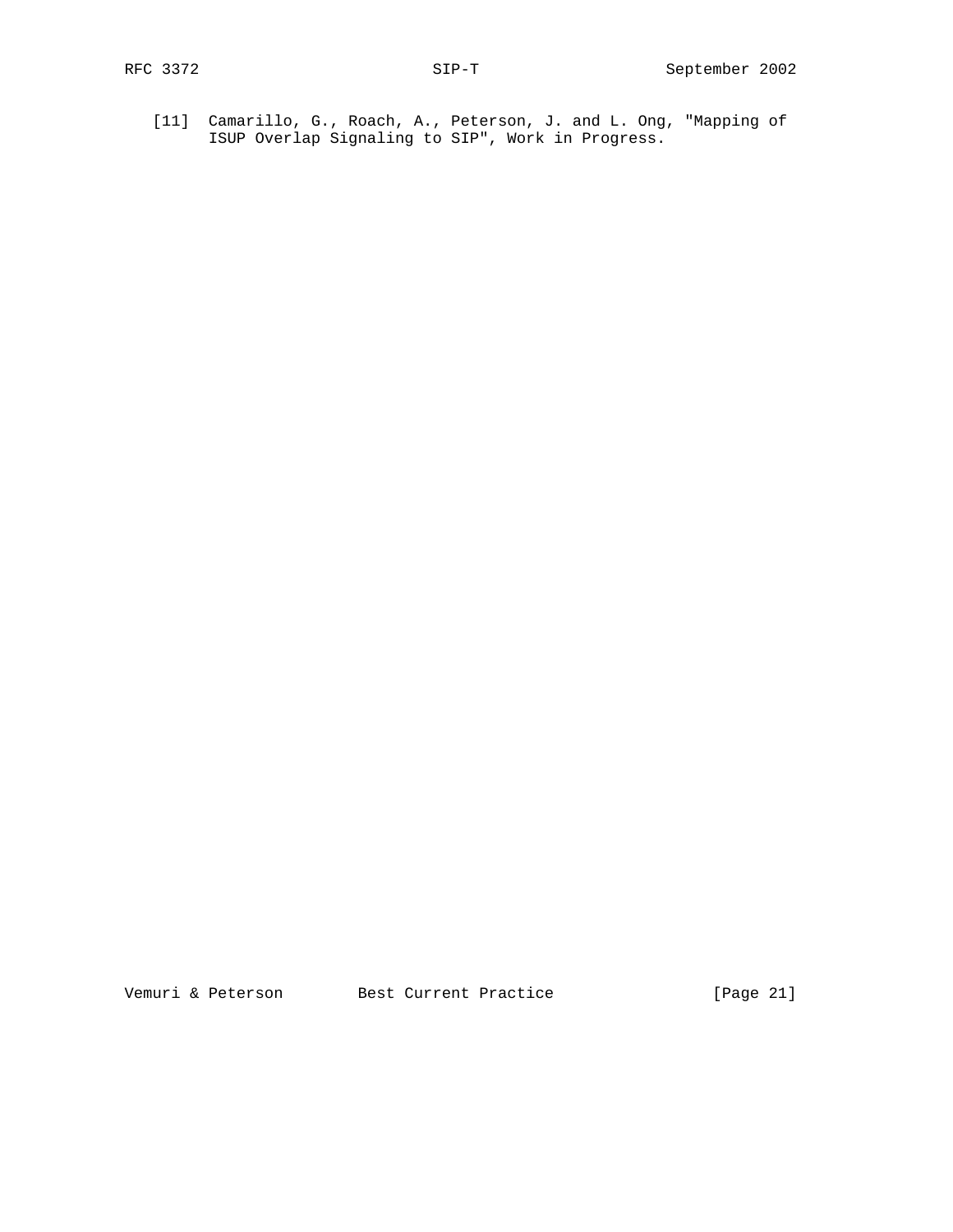Appendix A. Notes

- 1. Some terminating MGCs may alter the encapsulated ISUP in order to remove any conditions specific to the originating circuit; for example, continuity test flags in the Nature of Connection Indicators, etc.
- 2. Even so, the relevance of ANSI-specific information in an ETSI network (or vice versa) is questionable. Clearly, the strength of SIP-T is realized when the encapsulated ISUP involves the usage of proprietary parameters.

Appendix B. Acknowledgments

 We thank Andrew Dugan, Rob Maidhof, Dave Martin, Adam Roach, Jonathan Rosenberg, Dean Willis, Robert F. Penfield, Steve Donovan, Allison Mankin, Scott Bradner and Steve Bellovin for their valuable comments.

 The original 'SIP+' proposal for interconnecting portions of the PSTN with SIP bridging was developed by Eric Zimmerer.

Authors' Addresses

 Aparna Vemuri-Pattisam Qwest Communications 6000 Parkwood Pl Dublin, OH 43016 US EMail: Aparna.Vemuri@Qwest.com vaparna10@yahoo.com

 Jon Peterson NeuStar, Inc. 1800 Sutter St Suite 570 Concord, CA 94520 US Phone: +1 925/363-8720 EMail: jon.peterson@neustar.biz URI: http://www.neustar.biz/

Vemuri & Peterson Best Current Practice [Page 22]